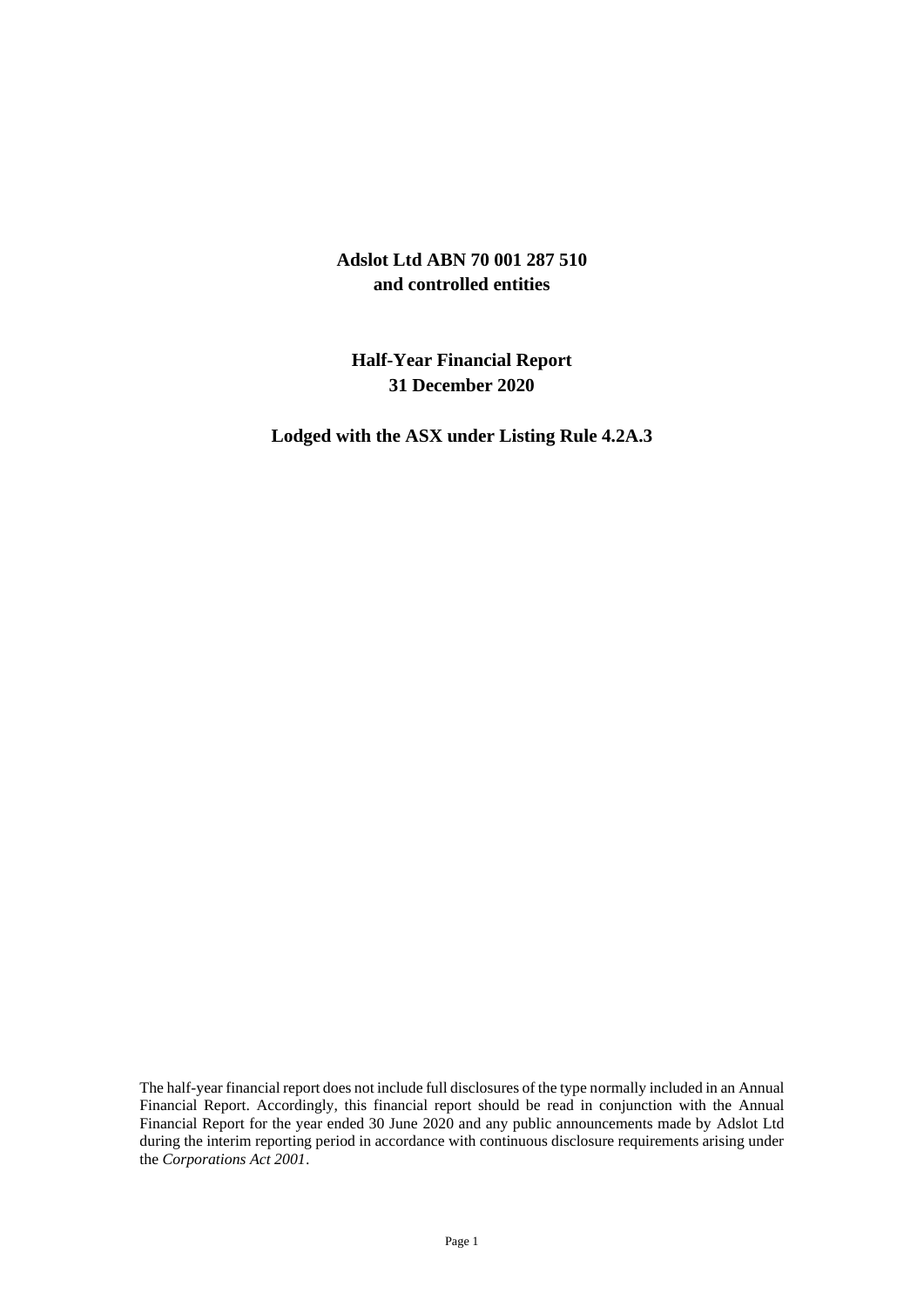## **HALF-YEAR REPORT – 31 DECEMBER 2020 APPENDIX 4D (Rule 4.2A.3) RESULTS FOR ANNOUNCEMENT TO THE MARKET**

|                                                                              | December 2020 | December 2019 | <b>Movement</b> |               |  |
|------------------------------------------------------------------------------|---------------|---------------|-----------------|---------------|--|
|                                                                              | \$            | \$            | \$              | $\frac{6}{6}$ |  |
| Total revenue from continuing operations                                     | 4,043,365     | 5,134,644     | (1,091,279)     | $(21\%)$      |  |
| Net loss attributable to members of the parent<br>entity after tax           | (2,831,904)   | (4,106,770)   | 1,274,866       | 31%           |  |
| Net loss attributable to members of the parent<br>entity                     | (2,831,904)   | (4,106,770)   | 1,274,866       | 31%           |  |
| <b>Dividends</b><br>The Group has not proposed or declared to pay dividends. |               |               |                 |               |  |
| <b>Earnings Per Share</b>                                                    |               | December 2020 |                 | December 2019 |  |

| Weighted average number of ordinary shares on issue used in the<br>calculation of earnings per share | 1,854,203,955 | 1,613,669,472    |
|------------------------------------------------------------------------------------------------------|---------------|------------------|
| Basic loss per share (cents)                                                                         | (0.15)        | (0.25)           |
| Diluted loss per share (cents)                                                                       | (0.15)        | (0.25)           |
| <b>Net Tangible Assets per share</b>                                                                 | December 2020 | <b>June 2020</b> |
| Number of ordinary shares on issue used in the calculation of net<br>tangible assets per share       | 1,970,565,650 | 1,843,875,994    |
| Net tangible assets per share (cents)                                                                | 0.26          | 0.23             |

## **Audit**

The Half-Year Financial Report has been subject to review by Grant Thornton Audit Pty Ltd and is not subject to dispute or qualification.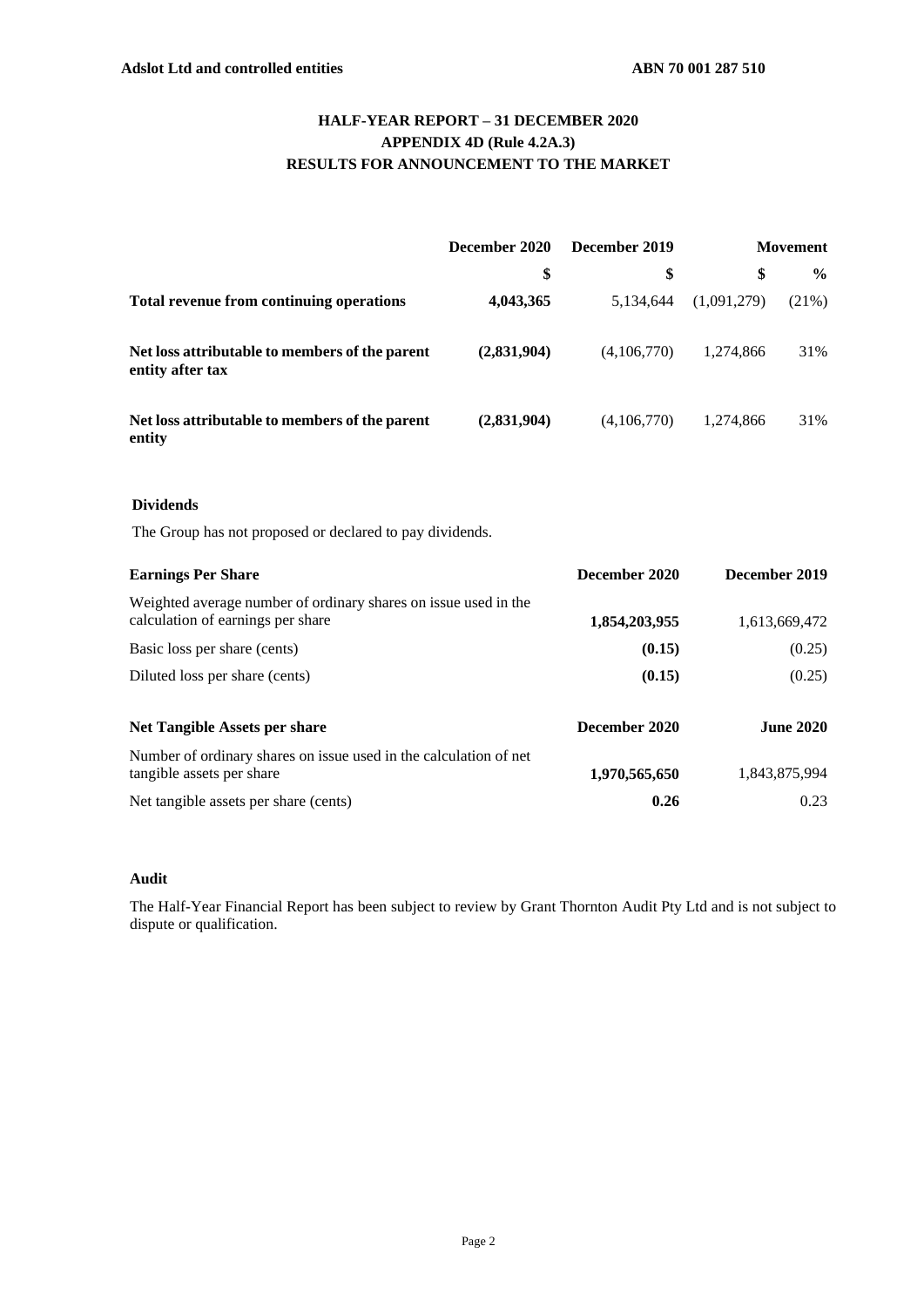## **Directors' Report**

Your Directors submit the financial report of the Company and its controlled entities ("the Group") for the half-year ended 31 December 2020.

#### **Directors**

The names of Directors who held office during or since the end of the half-year:

| <b>Mr Andrew Barlow:</b> | Chairman                   |
|--------------------------|----------------------------|
| Mr Ben Dixon:            | CEO and Executive Director |
| <b>Mr Adrian Giles:</b>  | Non-Executive Director     |
| <b>Ms Sarah Morgan:</b>  | Non-Executive Director     |
| <b>Mr Andrew Dyer:</b>   | Non-Executive Director     |

#### **Review of Operations**

Group results for the six months to 31 December 2020, benchmarked against the corresponding six-month period in 2019, were:

|                                     | 6 months to<br>December 2020 | 6 months to<br>December 2019 |             | <b>Movement</b> |
|-------------------------------------|------------------------------|------------------------------|-------------|-----------------|
|                                     | \$                           | \$                           | \$          | $\frac{6}{9}$   |
| Trading technology revenue          | 3,138,209                    | 4,207,094                    | (1,068,885) | (25%)           |
| Total revenue and other income      | 5,014,848                    | 5,342,129                    | (327, 281)  | (6%)            |
| <b>EBITDA</b> (loss)                | (912, 881)                   | (2,183,306)                  | 1,270,425   | 58%             |
| Adjusted EBITDA (loss) <sup>1</sup> | (912, 881)                   | (655, 572)                   | (257, 309)  | (39%)           |
| NPAT (loss)                         | (2,831,904)                  | (4,106,770)                  | 1,274,866   | 31%             |

<sup>1</sup> Adjusted EBITDA (loss): Adding back once off Provision for R&D Claim for Financial Year 2015/2016 to 6 months to December 2019 EBITDA (note 5)

The six months to 31 December 2020 represented a challenging period for businesses globally with the impacts of the COVID-19 pandemic fully realising themselves during this time. The media industry was no exception to this and also confronted additional challenges with the largest media market, the United States, beset with social and political instability. This period saw many brands pause campaigns or reduce advertising activity while media agencies sought opportunities to reduce operating expenses as their revenues fell. These impacts were felt across both components of the Group's trading technology revenues; namely trading fees (predominantly Adslot Media) and licence fees (predominantly Symphony).

Despite these challenges, total revenue and other income for the six months to 31 December 2020 reduced by only 6% compared to the corresponding period to 31 December 2019. This result was driven by a growth in trading fee revenues of 83% to \$0.7 million compared to the prior half and increase of 27% compared to the pcp. This growth was offset by a lowering of licence fees from GroupM as a result of both temporary and permanent fee reductions related to the amended agreement negotiated over 2020. Given the GroupM licence fees are denominated in US dollars, the strengthening of the Australian dollar during the year also had a material adverse impact on licence fee revenues.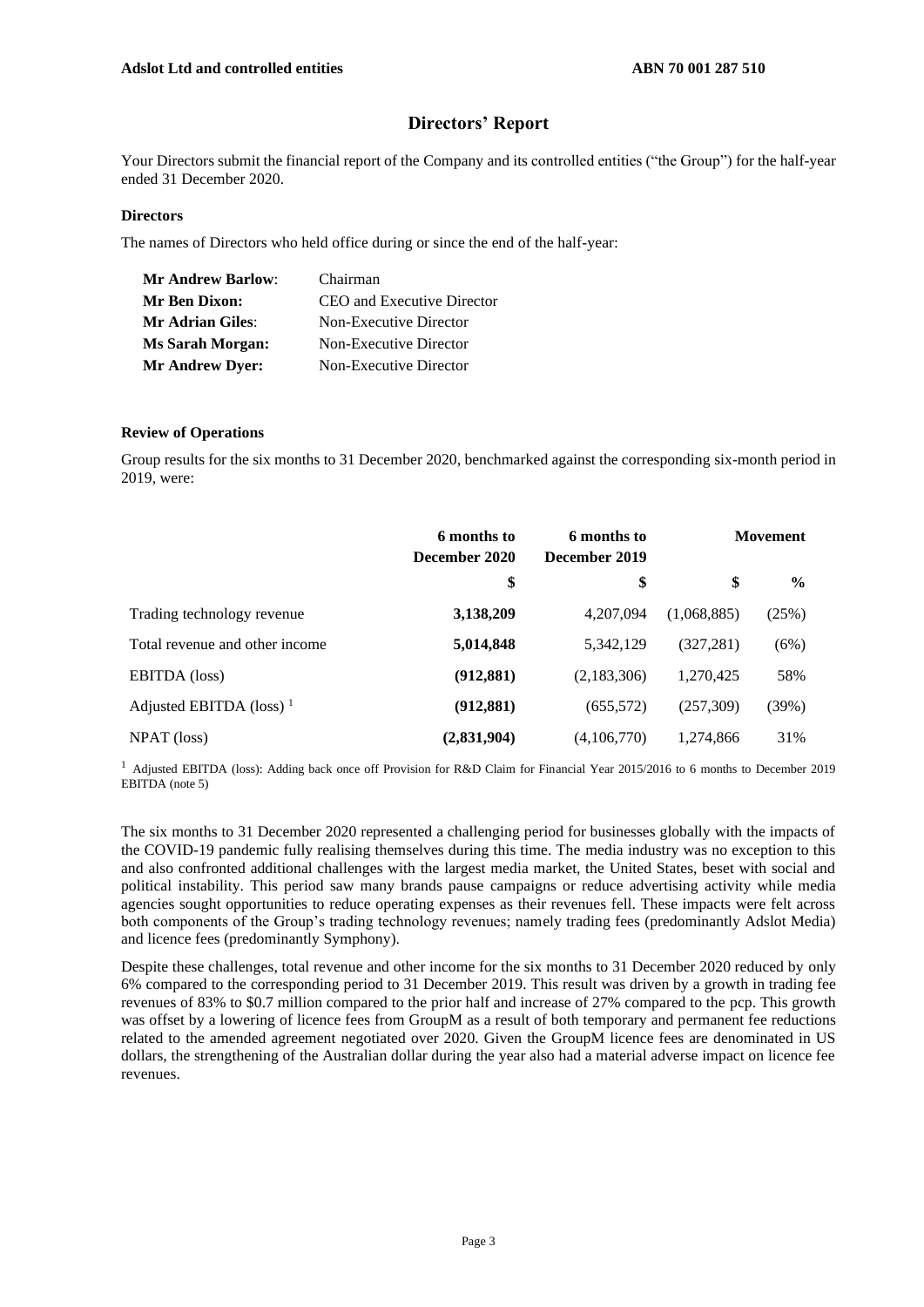Notwithstanding delays to the Group's planned activation of Adslot Media with previously contracted clients, the December 2020 quarter was the second consecutive record quarter for trading on the Adslot Media platform and the third consecutive quarter of trading volume growth. The value of media traded was \$7.0 million, an increase of 13% compared to the September 2020 quarter (\$6.2 million) and 79% compared to the prior corresponding period.

During 2020, the Group received a request from GroupM to assist with reducing its IT related expenditures following the impacts of COVID-19 by way of a series of mutually beneficial amendments to its agreement including a multiyear extension to the term of the agreement. In March 2020, the Group removed twenty external development contractors dedicated to GroupM activities, with a further reduction of in dedicated development resources in July 2020. These resource reductions saw an associated reduction in the Group's revenues and a corresponding reduction in costs.

Subsequently the Group agreed in principle to a number of additional temporary fee reductions for the remainder of 2020 including caps on market tiers and the suspension of certain resource related fees. These in principle amendments are still subject to final documentation but the historical and expected future financial impact is as follows:

- temporary fee reductions and market tier caps under the terms of the amended agreement resulted in a US\$159k reduction in licence fee revenues during the half year to 31 December 2020; and
- the reinstalment of market tiers is expected to have an annualised positive impact on licence fee revenues of US\$483k from 1 January 2021.

In 2020 the Group signed an integration agreement with Kalin Setterberg Data SV (KSD), owner of the Marathon platform to jointly market a complete workflow solution for all media types. In October 2020 the Group successfully deployed Symphony for OMG in the Netherlands, being the first market to utilise the integration between Symphony and the Marathon ERP solution.

Licence fees at \$2.5 million reduced 33% compared to the pcp and trading technology revenue at \$3.1 million was down 25% on the pcp. Revenue from Services at \$0.9 million was flat with a reduction in Webfirm revenue being offset by higher Symphony activation fees.

Grant income at \$1.0 million in the period included \$0.8 million JobKeeper stimulus from the Australian Government. The Group expects to receive an additional \$0.2 million for JobKeeper in the half year to June 2021.

Total revenue and other income was \$5.0 million versus \$5.3 million in the pcp.

Employment costs reduced by 9% over the period due to COVID-19 salary reduction initiatives implemented to date, including salary reductions in the September 2020 quarter across all employees (average of 12%) and savings from reduced headcount in FY20. Operating costs at \$5.9 million reduced by 1% compared to the pcp.

In the half year to December 2019, the Group made a one-off provision of \$1.5 million for the part repayment of the FY16 R&D claim (see Note 5), impacting EBITDA and NPAT. The adjusted EBITDA loss (excluding the impact of the provision) increased by only \$0.3 million, the reduction in revenue was partially offset by the reduction in operating costs. The NPAT loss at \$2.8 million increased by 10% against the pcp. Excluding the FY16 R&D provision, the NPAT loss reduced by 31% compared to the pcp.

In December 2020 the Group successfully raised \$4.0 million via share placements, resulting in \$3.5 million net cash inflows in the period under review, with an additional net \$0.3 million received in February 2021. The Group had a cash position of \$7.5 million at 31 December 2020.

The FY20 R&D claim of \$1.7 million was received in February 2021.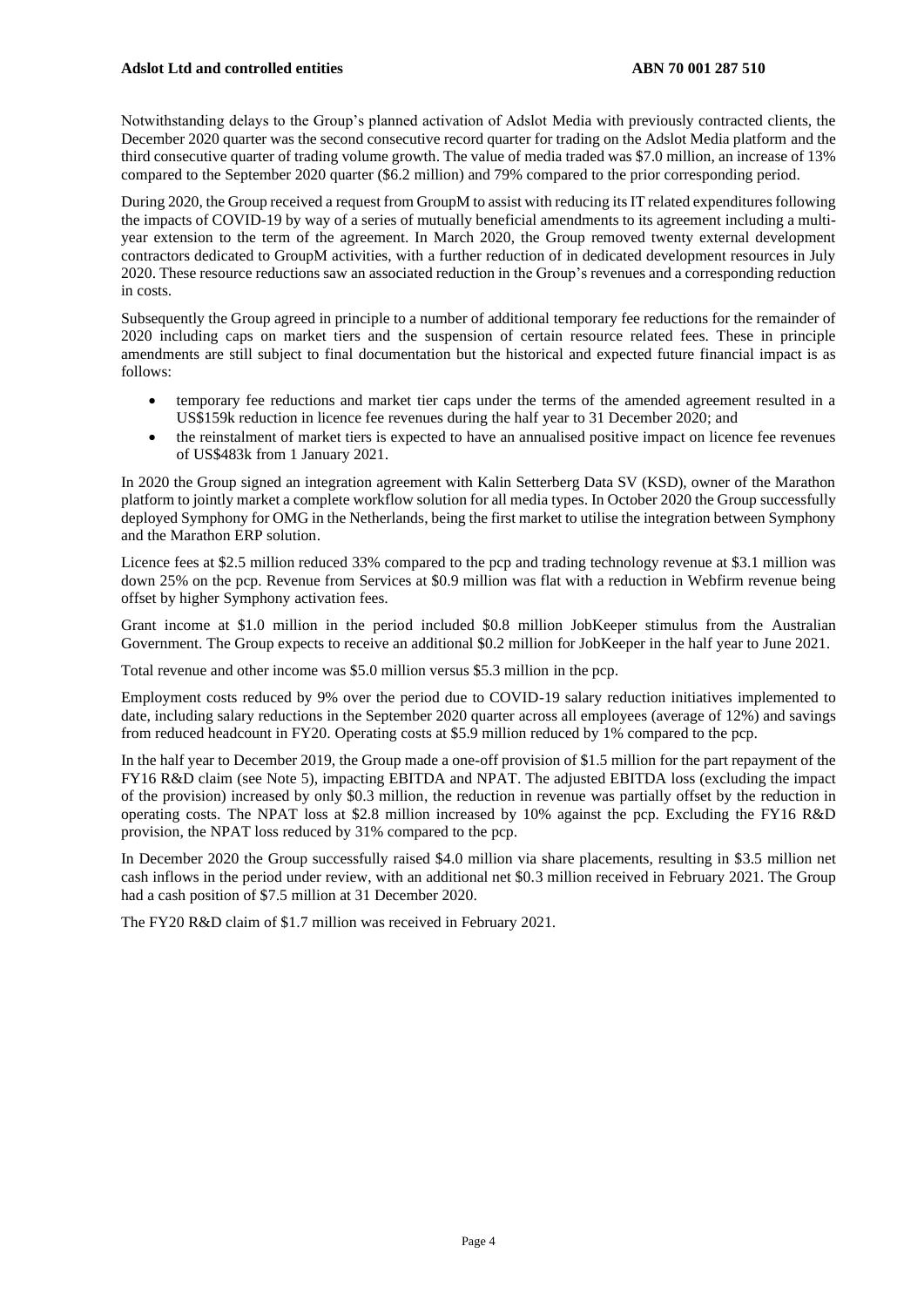#### *Future Developments*

The Group's core objective to deliver further trading fee revenue from the Adslot Media platform is to activate currently contracted agency groups to drive strong growth in trading activity. Adslot has Master Services Agreements (MSAs) in place with Matterkind (IPG), Havas and Amplifi (Dentsu) and an interim trading arrangement with Publicis.

Trading activity commenced in 2020 with three of the contracted agency groups. Significant increases in trading is expected in the second half of the 2021 financial year across all regions with the majority of growth expected from the US market. The Group has also recently announced multiple agreements for private marketplaces in the US and UK marketsincluding Flowershop Media and Greenlight Digital. Activation of these marketplaces during the second half of the 2021 financial year is also expected to contribute to the growth in trading fee revenues. The Group has ongoing MSA discussions with the remining global agency holding companies and a number of large independent agencies.

The Group expects stronger Symphony licence fees in the second half of the 2021 financial year taking into consideration the impact of the new GroupM arrangement, primarily licence fees reverting back to floating market tiers as of January 2021.

More integrated deployments are expected in Europe in the second half of 2021 from the Symphony-Marathon partnership. This partnership opens up further opportunities in the European market for existing KSD clients and prospective new clients for both organisations.

The Group continues to review its operations with careful cost management to maintain the more efficient cost base achieved in the prior two years.

#### **Dividends**

The Directors do not recommend the declaration of a dividend. No dividend has been declared or paid during the half-year.

#### **Auditor's Independence Declaration**

The lead auditor's independence declaration for the half-year ended 31 December 2020 under Section 307C of the *Corporations Act 2001* is set out on page 20.

This report is signed in accordance with a resolution of the Board of Directors.

On behalf of the Directors.

**Andrew Barlow Chairman**

Melbourne 24 February 2021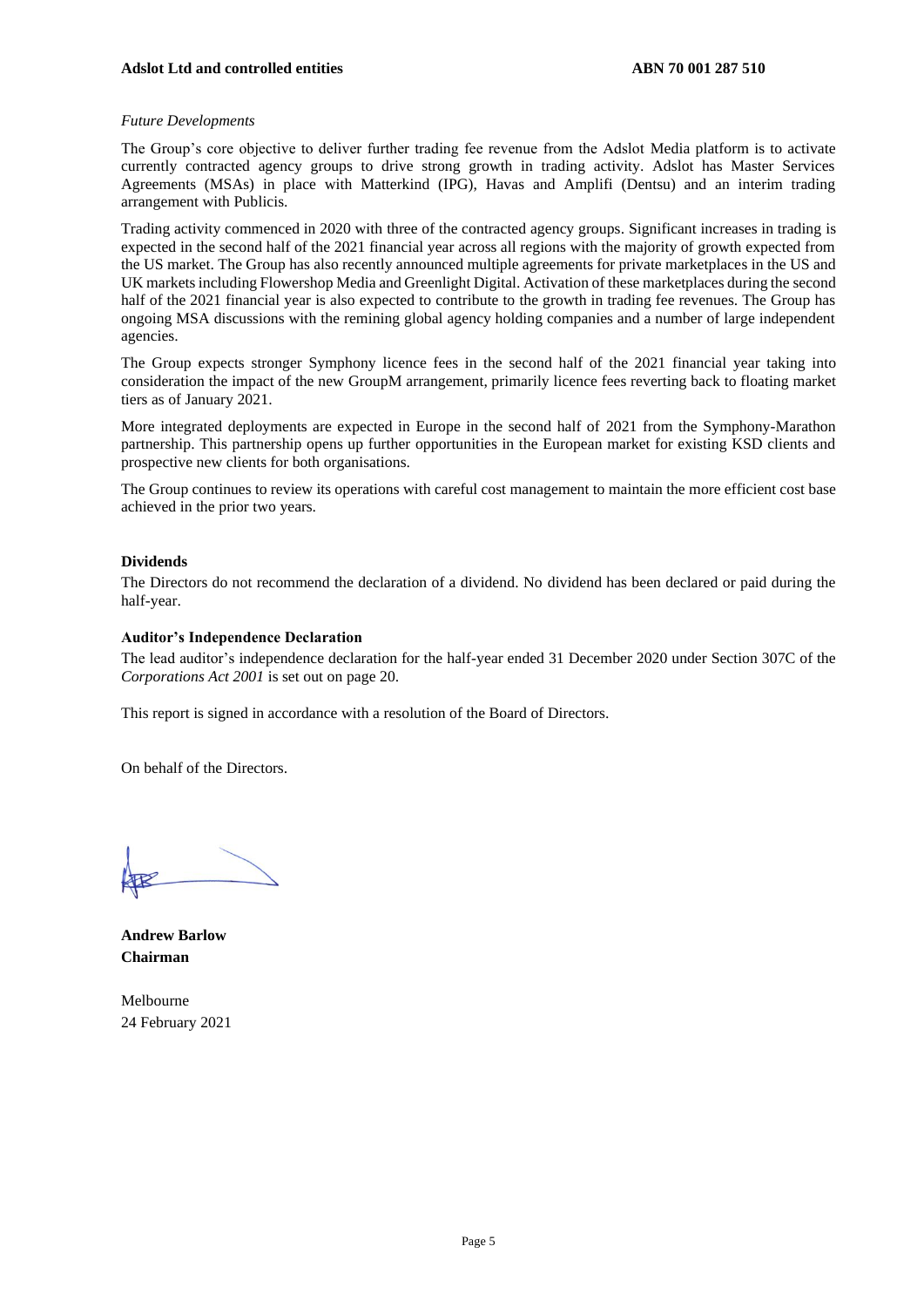|                                                                                      | <b>Note</b> | December 2020 | December 2019 |
|--------------------------------------------------------------------------------------|-------------|---------------|---------------|
|                                                                                      |             |               | \$            |
| Total revenue from continuing operations                                             | 3           | 4,043,365     | 5,134,644     |
| Other income                                                                         | 3           | 971,483       | 207,485       |
| <b>Total revenue and other income</b>                                                |             | 5,014,848     | 5,342,129     |
| Hosting & other related technology costs                                             |             | (726, 401)    | (662, 122)    |
| Employee benefits expense                                                            | 4           | (3,566,800)   | (3,936,524)   |
| Other operating expenses                                                             | 4           | (1,204,952)   | (1,321,659)   |
| Impairment of receivables                                                            |             | (2, 862)      | 1,096         |
| Share based payment expense                                                          |             | (421,778)     | (62, 546)     |
| Depreciation and amortisation expenses                                               | 4           | (1,804,063)   | (1,827,925)   |
| Provision for R&D Claim for Financial Year 2015/2016                                 | 5           |               | (1,527,734)   |
| <b>Interest Expense</b>                                                              |             | (47, 827)     | (73, 820)     |
| <b>Total expenses</b>                                                                |             | (7,774,683)   | (9,411,234)   |
| Loss before income tax expense                                                       |             | (2,759,835)   | (4,069,105)   |
| Income tax expense                                                                   |             | (72,069)      | (37,665)      |
| Loss after income tax expense                                                        |             | (2,831,904)   | (4,106,770)   |
| Net loss attributable to members of the parent entity<br>Other comprehensive income: |             | (2,831,904)   | (4,106,770)   |
| Items that will be reclassified subsequently to profit or loss                       |             |               |               |
| Foreign exchange translation                                                         |             | (39, 582)     | 28,388        |
| Total other comprehensive income                                                     |             | (39, 582)     | 28,388        |
| Total comprehensive loss for the half-year<br>attributable to members                |             | (2,871,486)   | (4,078,382)   |
| Earnings per share                                                                   |             |               |               |
| Basic earnings per share (cents)                                                     |             | (0.15)        | (0.25)        |
| Diluted earnings per share (cents)                                                   |             | (0.15)        | (0.25)        |

# **Consolidated Statement of Profit or Loss and Other Comprehensive Income For the Half-Year Ended 31 December 2020**

The above Consolidated Statement of Profit or Loss and Other Comprehensive Income should be read in conjunction with the accompanying notes.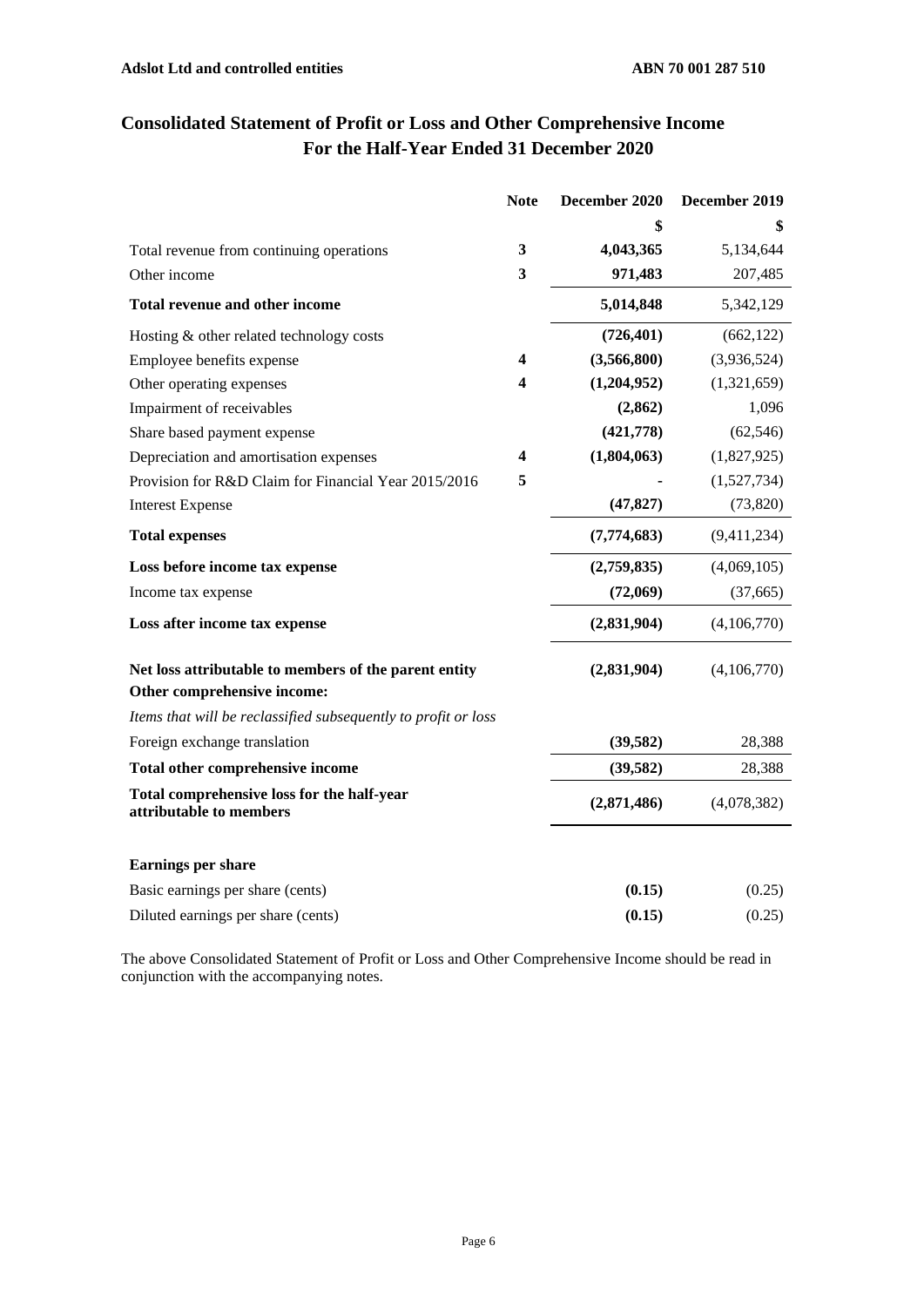| <b>Consolidated Statement of Financial Position</b> |  |
|-----------------------------------------------------|--|
| As at 31 December 2020                              |  |

|                                      | <b>Notes</b> | December 2020   | <b>June 2020</b> |
|--------------------------------------|--------------|-----------------|------------------|
|                                      |              | \$              | \$               |
| <b>Current Assets</b>                |              |                 |                  |
| Cash and cash equivalents            |              | 7,474,730       | 6,160,440        |
| Trade and other receivables          | 5            | 6,088,823       | 5,032,434        |
| <b>Total current assets</b>          |              | 13,563,553      | 11,192,874       |
| <b>Non-Current Assets</b>            |              |                 |                  |
| Property, plant and equipment        | 7            | 2,090,658       | 1,845,736        |
| Deferred tax assets                  |              | 34,386          | 36,370           |
| Intangible assets                    | 6            | 13,144,928      | 13,184,940       |
| <b>Total non-current assets</b>      |              | 15,269,972      | 15,067,046       |
| <b>Total Assets</b>                  |              | 28,833,525      | 26,259,920       |
| <b>Current Liabilities</b>           |              |                 |                  |
| Trade and other payables             |              | 4,519,866       | 3,098,704        |
| Other liabilities                    | 8            | 548,474         | 685,610          |
| Lease liability                      |              | 631,031         | 886,952          |
| Provisions                           |              | 675,053         | 634,916          |
| <b>Total current liabilities</b>     |              | 6,374,424       | 5,306,182        |
| <b>Non- Current Liabilities</b>      |              |                 |                  |
| Lease liability                      |              | 1,389,768       | 960,915          |
| Provisions                           |              | 764,295         | 675,146          |
| Deferred tax liabilities             |              | 34,386          | 36,370           |
| <b>Total non-current liabilities</b> |              | 2,188,449       | 1,672,431        |
| <b>Total Liabilities</b>             |              | 8,562,873       | 6,978,613        |
| <b>Net Assets</b>                    |              | 20,270,652      | 19,281,307       |
| <b>Equity</b>                        |              |                 |                  |
| Issued capital                       | 10           | 155,305,414     | 151,866,361      |
| Reserves                             |              | 1,321,670       | 939,474          |
| <b>Accumulated losses</b>            |              | (136, 356, 432) | (133, 524, 528)  |
| <b>Total Equity</b>                  |              | 20,270,652      | 19,281,307       |

The above Consolidated Statement of Financial Position should be read in conjunction with the accompanying notes.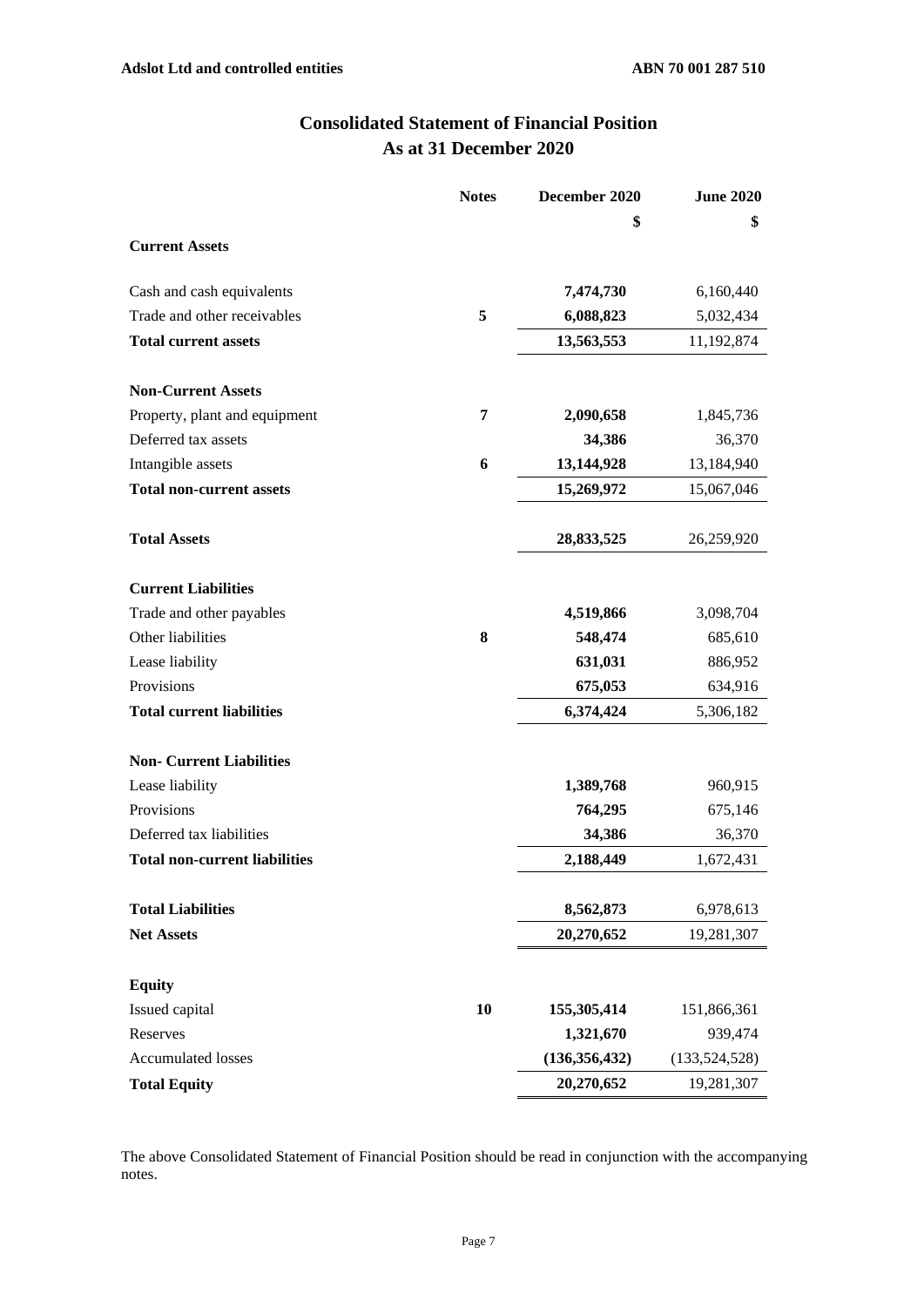# **Consolidated Statement of Changes in Equity For the Half-Year Ended 31 December 2020**

## **31 December 2020**

|                                                                                                                                                                                              | <b>Notes</b>     | <b>Issued</b><br>Capital<br>\$ | <b>Reserves</b><br>\$ | Accumulated<br><b>Losses</b><br>\$ | <b>Total</b><br><b>Equity</b> |
|----------------------------------------------------------------------------------------------------------------------------------------------------------------------------------------------|------------------|--------------------------------|-----------------------|------------------------------------|-------------------------------|
| <b>Balance at 1 July 2020 reported</b>                                                                                                                                                       |                  | 151,866,361                    | 939,474               | (133,524,528)                      | 19,281,307                    |
| Movement in foreign exchange translation reserve                                                                                                                                             |                  | ۰                              | (39, 582)             |                                    | (39, 582)                     |
| Other comprehensive income/(loss)                                                                                                                                                            |                  |                                | (39, 582)             |                                    | (39, 582)                     |
| Loss attributable to members of the company                                                                                                                                                  |                  |                                |                       | (2,831,904)                        | (2,831,904)                   |
| Total comprehensive income/(loss)                                                                                                                                                            |                  |                                | (39, 582)             | (2,831,904)                        | (2,871,486)                   |
| Transactions with equity holders in their<br>capacity as equity holders<br>Contributions of equity, net of capital raising<br>costs<br>Increase in employees share based payments            | $\boldsymbol{9}$ | 3,439,053                      |                       |                                    | 3,439,053                     |
| reserve                                                                                                                                                                                      |                  |                                | 421,778               |                                    | 421,778                       |
|                                                                                                                                                                                              |                  | 3,439,053                      | 421,778               | $\qquad \qquad \blacksquare$       | 3,860,831                     |
| <b>Balance 31 December 2020</b>                                                                                                                                                              |                  | 155,305,414                    | 1,321,670             | (136, 356, 432)                    | 20,270,652                    |
| <b>31 December 2019</b>                                                                                                                                                                      | <b>Notes</b>     | <b>Issued</b><br>Capital<br>\$ | <b>Reserves</b><br>\$ | <b>Accumulated</b><br>Losses<br>\$ | <b>Total</b><br><b>Equity</b> |
| <b>Balance at 1 July 2019 reported</b>                                                                                                                                                       |                  | 145,838,216                    | 649,149               | (116,890,245)                      | 29,597,120                    |
| Adjustment from adoption of AASB 16                                                                                                                                                          |                  |                                |                       | (16, 558)                          | (16, 558)                     |
| <b>Adjusted balance at 1 July 2019</b>                                                                                                                                                       |                  | 145,838,216                    | 649,149               | (116,906,803)                      | 29,580,562                    |
| Movement in foreign exchange translation reserve                                                                                                                                             |                  |                                | 28,388                |                                    | 28,388                        |
| Other comprehensive income/(loss)                                                                                                                                                            |                  | $\qquad \qquad \blacksquare$   | 28,388                |                                    | 28,388                        |
| Loss attributable to members of the company                                                                                                                                                  |                  | $\overline{a}$                 |                       | (4,106,770)                        | (4,106,770)                   |
| Total comprehensive income/(loss)                                                                                                                                                            |                  | $\blacksquare$                 | 28,388                | (4,106,770)                        | (4,078,382)                   |
| Transactions with equity holders in their<br>capacity as equity holders<br>Contributions of equity, net of capital raising<br>costs<br>Increase in employees share based payments<br>reserve | 9                | 5,358,520                      | 62,546                |                                    | 5,358,520<br>62,546           |
|                                                                                                                                                                                              |                  | 5,358,520                      | 62,546                |                                    | 5,421,066                     |
| <b>Balance 31 December 2019</b>                                                                                                                                                              |                  | 151,196,736                    | 740,083               | (121, 013, 573)                    | 30,923,246                    |

The above Consolidated Statement of Changes in Equity should be read in conjunction with the accompanying notes.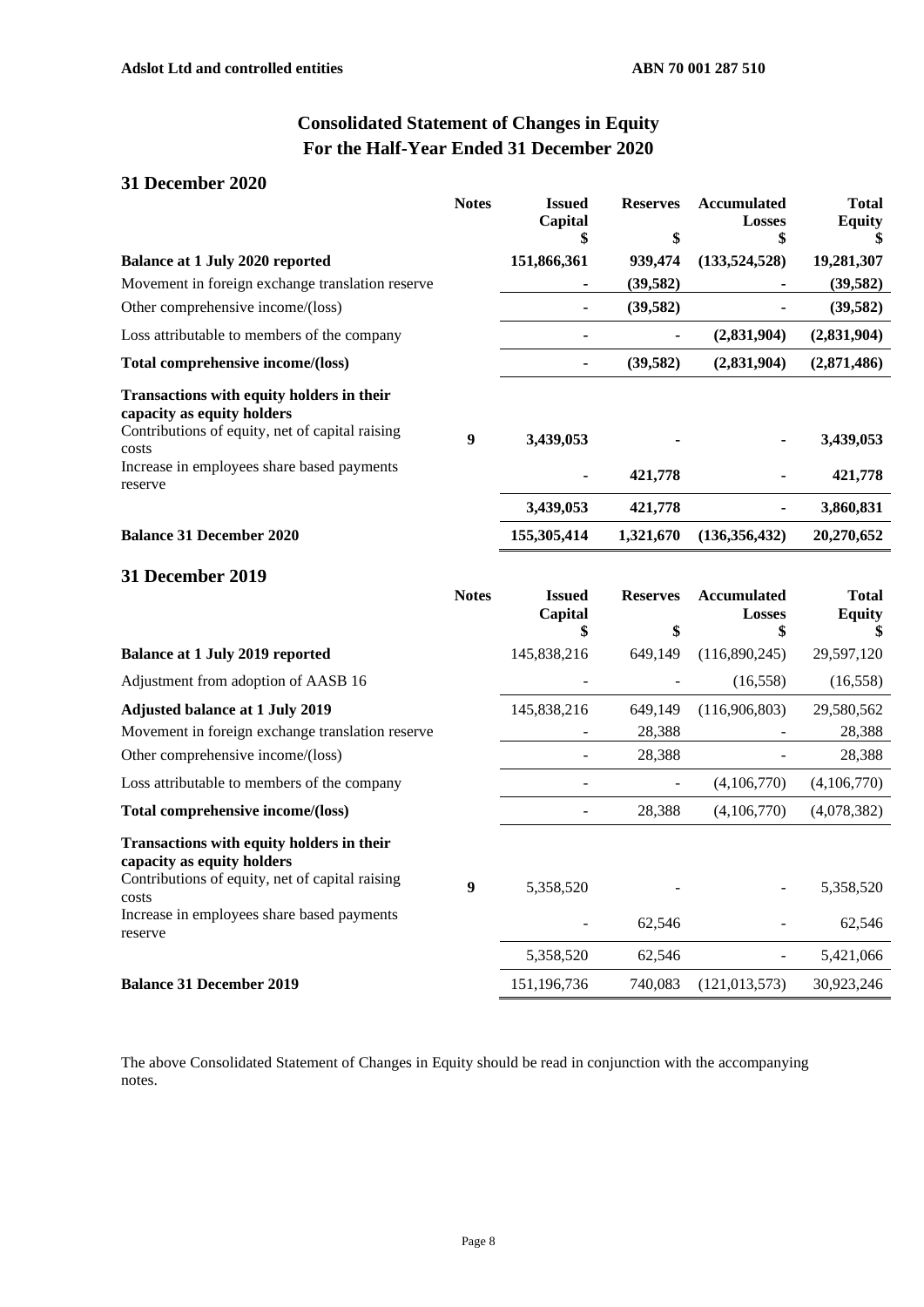# **Consolidated Statement of Cash Flows For the Half-Year Ended 31 December 2020**

|                                                            | <b>Note</b> | December 2020 | December 2019 |
|------------------------------------------------------------|-------------|---------------|---------------|
|                                                            |             | \$            | \$            |
| <b>Cash flows from operating activities</b>                |             |               |               |
| Receipts from trade and other debtors                      |             | 6,215,939     | 9,543,978     |
| Interest received                                          |             | 9,659         | 16,772        |
| Government grants                                          |             | 901,558       |               |
| Payments to trade creditors, other creditors and employees |             | (6,767,305)   | (11,002,327)  |
| Income tax refund                                          |             | 1,118         | 4,416         |
| Interest paid                                              |             | (51,359)      | (76, 166)     |
| Net cash inflows/(outflows) from operating activities      |             | 309,610       | (1,513,327)   |
| <b>Cash flows from investing activities</b>                |             |               |               |
| Payments for property, plant and equipment                 |             |               | (2,809)       |
| Payment for intangible assets                              |             | (1,696,322)   | (2,510,736)   |
| Net cash outflows from investing activities                |             | (1,696,322)   | (2,513,545)   |
| <b>Cash flows from financing activities</b>                |             |               |               |
| Proceeds from issue of shares                              |             | 3,674,000     | 5,650,000     |
| Payments of equity raising costs                           |             | (218, 394)    | (307, 625)    |
| Payments for leased assets                                 |             | (364,773)     | (364, 880)    |
| Net cash inflows from financing activities                 |             | 3,090,833     | 4,977,495     |
| Net increase/(decrease) in cash held                       |             | 1,704,121     | 950,623       |
| Cash at the beginning of the half-year                     |             | 6,160,440     | 8,165,544     |
| Effect of exchange rate changes on cash                    |             | (389, 831)    | 49,438        |
| Cash at the end of the half-year                           |             | 7,474,730     | 9,165,605     |

The above Consolidated Statement of Cash Flows should be read in conjunction with the accompanying notes.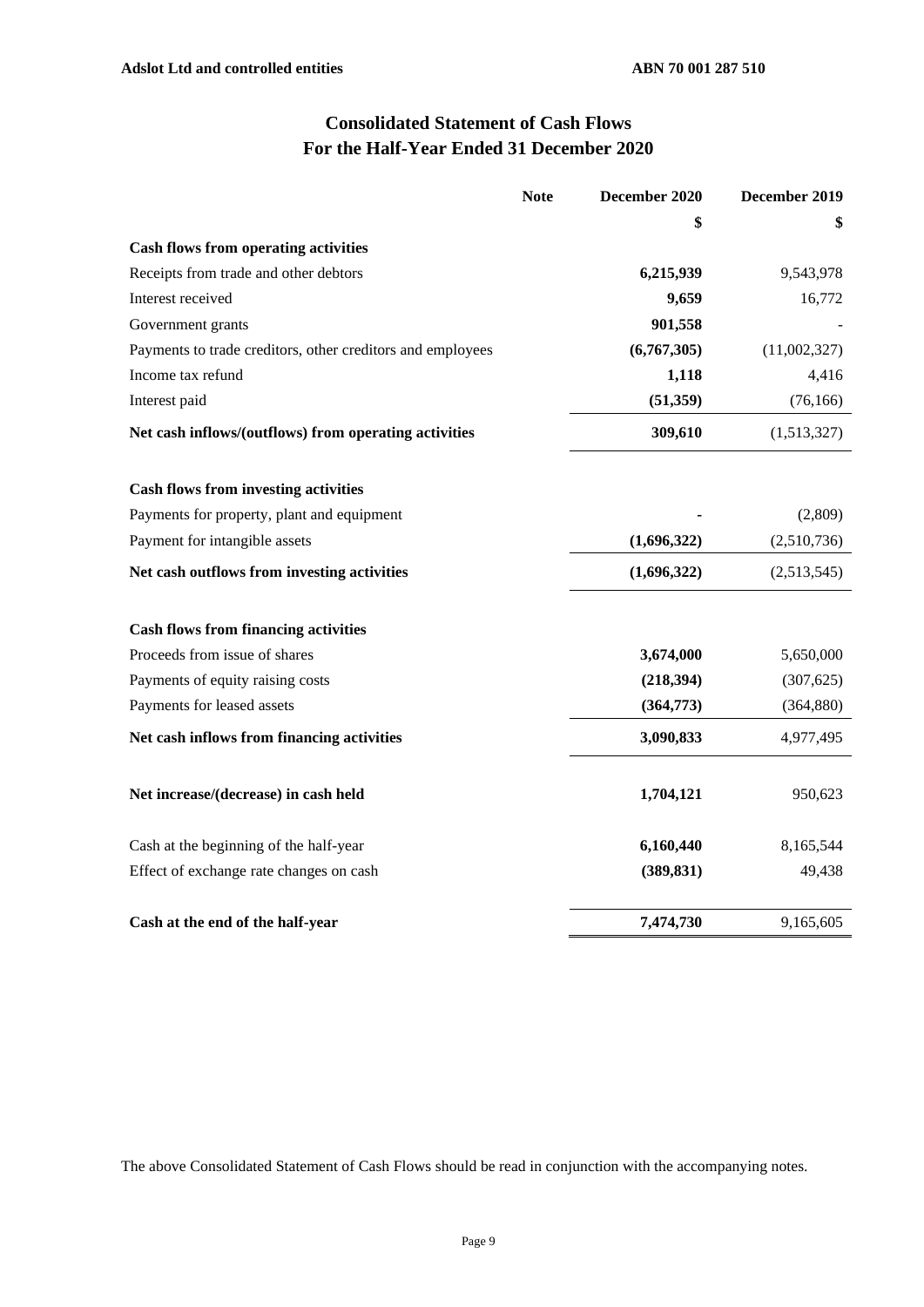## **Notes to the Financial Statements for the Half-Year ended 31 December 2020**

#### **Note 1: Basis of preparation of half-year financial report**

This general purpose financial report for the half-year ended 31 December 2020 has been prepared in accordance with Australian Accounting Standard AASB 134 *Interim Financial Reporting* and the *Corporations Act 2001*. Compliance with AASB 134 ensures compliance with International Financial Reporting Standard IAS 34 *Interim Financial Reporting*.

This interim financial report does not include all the notes of the type normally included in an annual financial report. Accordingly, this report is to be read in conjunction with the Annual Report for the year ended 30 June 2020 and any public announcements made by Adslot Ltd during the half-year in accordance with continuous disclosure requirements arising under the *Corporations Act 2001*.

#### **a) Reporting basis and conventions**

The half-year consolidated financial statements have been prepared on an accruals basis and are based upon historical costs. All amounts are presented in Australian dollars, unless otherwise noted.

The accounting policies and methods of computation adopted in the preparation of the half-year financial report are consistent with those adopted and disclosed in the Group's annual financial report for the year ended 30 June 2020. These accounting policies are consistent with Australian Accounting Standards and with International Financial Reporting Standards.

The Group has adopted all of the new, revised or amended Accounting Standards and Interpretations issued by the Australian Accounting Standards Board (AASB) that are mandatory for the current reporting period. The adoption of these Accounting Standards and Interpretations did not have a significant impact on the financial performance or position of the Group.

Any new, revised or amended Accounting Standards or Interpretations that are not yet mandatory have not been early adopted.

#### **b) Going Concern**

Management continues to invest resources to support growth in trading fees.

In December 2020 the Group successfully raised \$4.0 million via share placements, resulting in \$3.5 million net cash inflows in the period under review, with an additional net \$0.3 million received in February 2021.

Inflows from financing activities of \$3.1 million, combined with the net cash outflows from operating and investing activities of \$1.4 million, resulted in a net cash inflow \$1.7 million in the period under review. Management anticipate incurring further net cash outflows from operations until such time as sufficient revenue growth is achieved.

Based on the findings made by Innovation and Science Australia in relation to the FY16 R&D activities, the ATO amended the R&D Tax Incentive Offset for FY16. The Group continues to defend the legitimacy of its claim and has requested a review of the findings by the Administrative Appeals Tribunal (AAT). If successful, \$1.5 million will be refunded to the Group.

The FY2020 R&D claim of \$1.7m was received in February 2021.

A delay in expected growth in revenues has the potential to create a cash flow risk to the Group which could affect its ability to pay its debts as and when they fall due, and to realise its assets in the normal course of business.

However, the Directors believe the Group will be able to continue to pay its debts as and when they fall due for the following reasons:

- the Group had a cash position of \$7.5 million at 31 December 2020;
- an additional \$2.0 million in cash received after 31 December 2020; \$1.7 million from the FY2020 R&D claim and \$0.3 million from the Tranche 2 capital raise;
- Symphony licence fees are largely recurring and predictable;
- ongoing cost management initiatives including ongoing COVID stimulus packages and reduced office space;benefits from the 2020 reduction to office space in each market, reducing the largest fixed cost of the business outside salaries;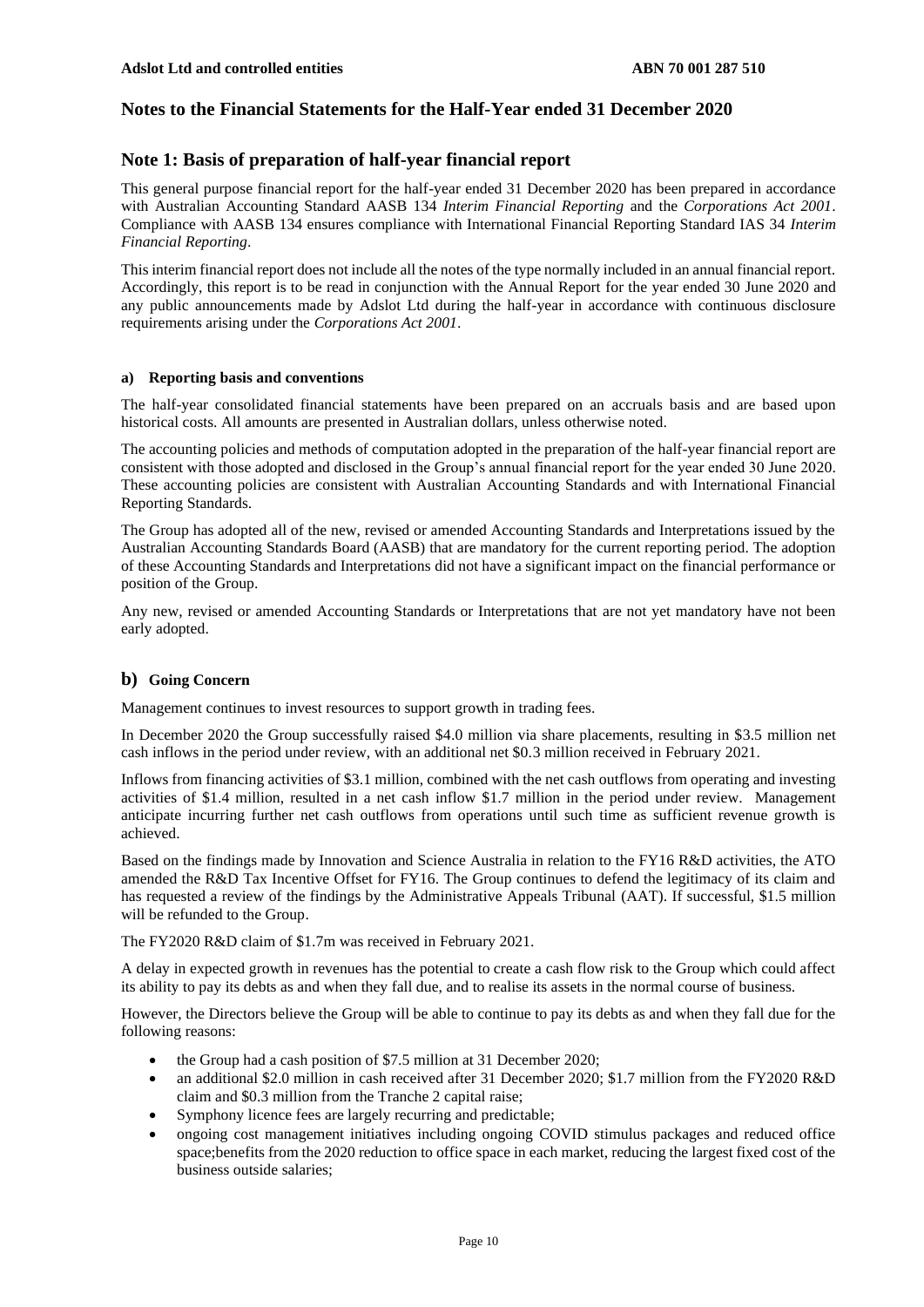- the opportunity to implement further cost reductions; and
- the Group has a proven track record of successfully raising capital from existing and new investors.

As part of the directors' consideration of the appropriateness of adopting the going concern basis in preparing the financial statements, a range of scenarios regarding the impact of the COVID-19 pandemic on the Group's current and future earnings were critically reviewed.

While media spend globally reduced in the 2020 financial year, digital media (the group's market), had lower decreases compared to other channels, including cinema, out-of-home and print media. It is noted that all markets in which the Group operates have experienced increased media trading from the March 2020 low.

The full financial impacts of COVID-19 in Australia and across the globe are inherently uncertain. However as described above, the Group is well placed to respond to any opportunities.

Accordingly, the Directors believe there exists a reasonable expectation that the Group can continue to pay its debts as and when they fall due, and the financial report has been prepared on a going concern basis.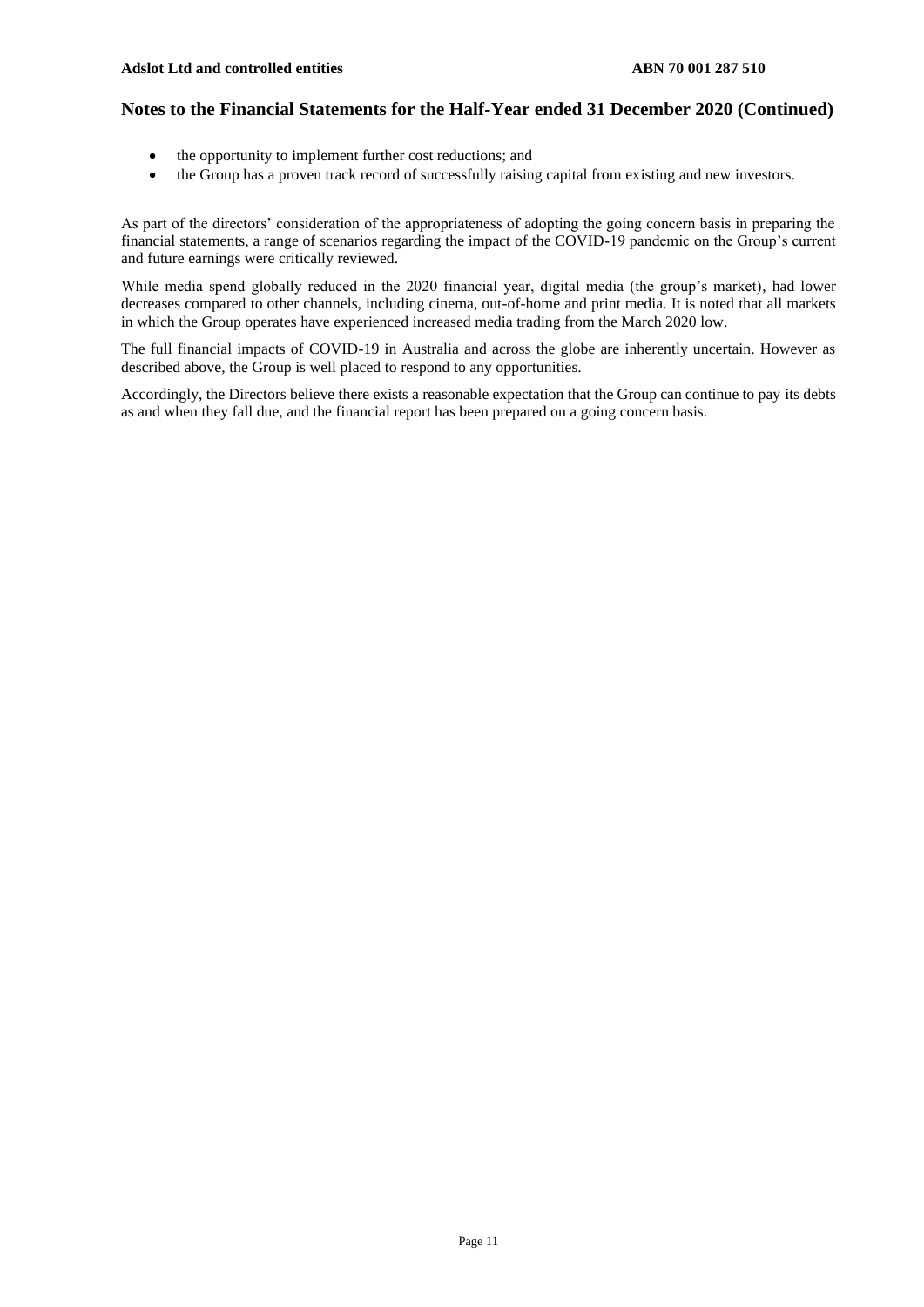## **Note 2: Segment Information**

## **Business segments**

The Group reports its segments based on geographical locations:

- APAC Australia, New Zealand and Asia;
- EMEA Europe, the Middle East and Africa; and
- The Americas North, Central and South America.

There has been no change to the basis of segmentation since the last annual financial report.

#### **Half-year ended 31 December 2020**

|                                              | <b>APAC</b> | <b>EMEA</b> | <b>The Americas</b> | <b>Total</b> |
|----------------------------------------------|-------------|-------------|---------------------|--------------|
|                                              | \$          | \$          | \$                  | \$           |
| Total revenue from services rendered         | 3,175,417   | 799,884     | 63,128              | 4,038,429    |
| Segment result from continuing operations    | (1,076,562) | 332,949     | (952, 753)          | (1,696,366)  |
| Depreciation (included in segment result)    | 386,330     | 730         | 931                 | 387,991      |
| Amortisation (included in segment result)    | 1,416,072   | ۰           | ۰                   | 1,416,072    |
| Additions/ (write off) to non-current assets | (42, 784)   | ۰           | ۰                   | (42, 784)    |
| <b>Balance Sheet 31 December 2020</b>        |             |             |                     |              |
| Segment assets                               | 29,620,505  | 292,441     | 457,248             | 30,370,194   |
| Segment liabilities                          | 19,015,724  | 115,194     | 208,449             | 19,339,367   |

## **Half-year ended 31 December 2019**

|                                           | <b>APAC</b> | <b>EMEA</b>       | <b>The Americas</b>      | <b>Total</b> |
|-------------------------------------------|-------------|-------------------|--------------------------|--------------|
|                                           | \$          | \$                | \$                       | \$           |
| Total revenue from services rendered      | 4,568,700   | 360,144           | 189.854                  | 5,118,698    |
| Segment result from continuing operations | 42,741      | (77, 913)         | (867, 634)               | (902, 806)   |
| Depreciation (included in segment result) | 430.413     | 951               | 2.003                    | 433,367      |
| Amortisation (included in segment result) | 1,394,557   | $\qquad \qquad -$ | $\overline{\phantom{0}}$ | 1,394,557    |
| Additions to non-current assets           | 2,554       | -                 |                          | 2,554        |
| <b>Balance Sheet 31 December 2019</b>     |             |                   |                          |              |
| Segment assets                            | 43,001,950  | 414.521           | 316,279                  | 43,732,750   |
| Segment liabilities                       | 21,748,000  | 129.194           | 105.297                  | 21,982,491   |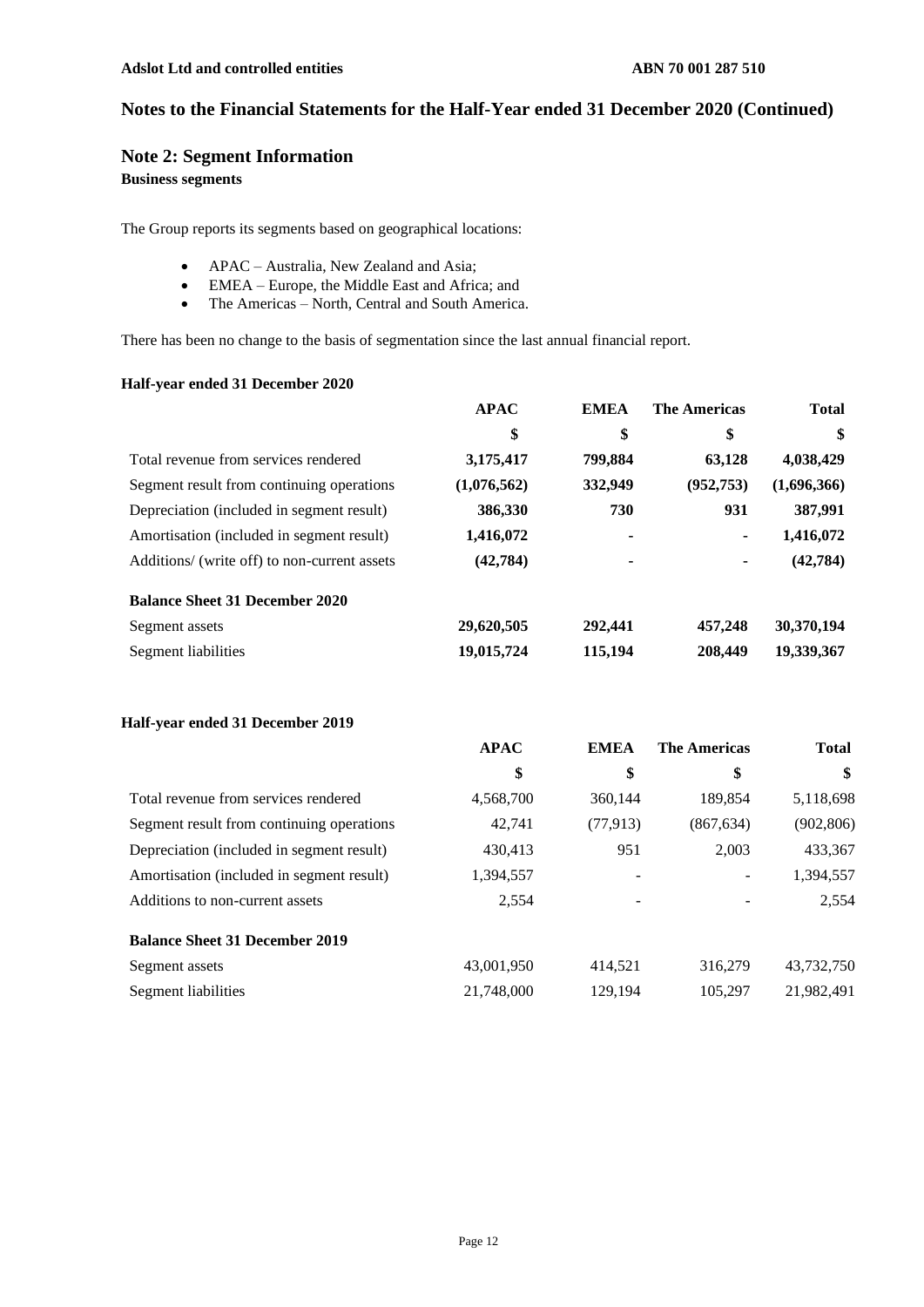## **Note 2: Segment Information (continued)**

Segment revenue reconciles to total revenue from continuing operations as follows:

|                                          | December 2019<br>December 2020 |           |
|------------------------------------------|--------------------------------|-----------|
|                                          | S                              |           |
| Total segment revenue                    | 4,038,429                      | 5,118,698 |
| Interest revenue                         | 4.936                          | 15,946    |
| Total revenue from continuing operations | 4,043,365                      | 5,134,644 |

A reconciliation of adjusted segment result to operating profit before income tax is provided as follows:

|                                                                        | December 2020 | December 2019 |
|------------------------------------------------------------------------|---------------|---------------|
|                                                                        | \$            | \$            |
| Total segment result                                                   | (1,696,366)   | (902, 806)    |
| Interest revenue                                                       | 4,936         | 15,946        |
| Total other income                                                     | 971,483       | 207,485       |
| Share option expenses                                                  | (421,778)     | (62, 546)     |
| Gain/(Loss) on foreign exchange                                        | (252, 403)    | (8, 801)      |
| Income tax benefit/(expense)                                           | (814)         | 2,229         |
| Interest expenses                                                      | (47, 827)     | (73, 820)     |
| Profit/(Loss) on write-off of fixed asset                              | (1,920)       |               |
| Other head office income/(expenses) not allocated in segment<br>result | (1,387,215)   | (1,756,723)   |
| Provision for R&D Claim - Financial Year 2015/2016                     | ٠             | (1,527,734)   |
| Loss after tax from continuing operations                              | (2,831,904)   | (4,106,770)   |

Reportable segment assets are reconciled to total assets as follows:

|                                                      | December 2020 | <b>June 2020</b> |
|------------------------------------------------------|---------------|------------------|
|                                                      | \$            |                  |
| Total segment assets                                 | 30,370,193    | 29,714,399       |
| Head office assets                                   | 50,092,168    | 48,179,649       |
| Intersegment eliminations                            | (51,628,836)  | (51, 634, 128)   |
| Total assets per the statement of financial position | 28,833,525    | 26,259,920       |

Reportable segment liabilities are reconciled to total liabilities as follows:

|                                                           | December 2020<br><b>June 2020</b> |              |
|-----------------------------------------------------------|-----------------------------------|--------------|
|                                                           | \$                                |              |
| Total segment liabilities                                 | 19,339,367                        | 18,256,492   |
| Head office liabilities                                   | 2,653,293                         | 2,315,740    |
| Intersegment eliminations                                 | (13, 429, 787)                    | (13,593,619) |
| Total liabilities per the statement of financial position | 8,562,873                         | 6,978,613    |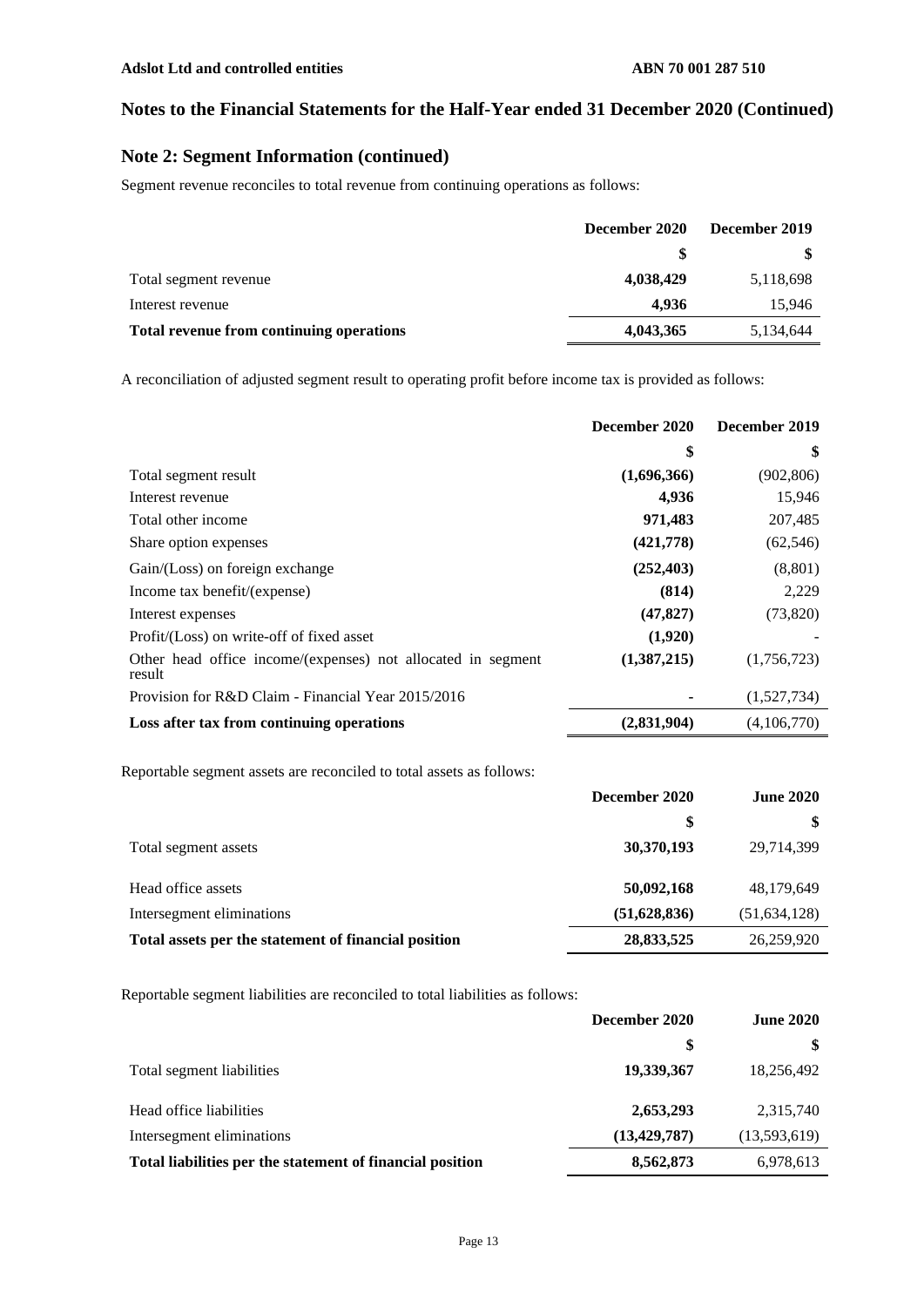## **Note 3: Revenue and Other Income**

|                                                 | December 2020 | December 2019 |
|-------------------------------------------------|---------------|---------------|
|                                                 | \$            | \$            |
| <b>Revenue</b>                                  |               |               |
| Revenue from Trading Technology                 | 3,138,209     | 4,207,094     |
| Revenue from Services                           | 900,220       | 911,604       |
| Total revenue from services rendered            | 4,038,429     | 5,118,698     |
| Interest income                                 | 4,936         | 15,946        |
| <b>Total revenue from continuing operations</b> | 4,043,365     | 5,134,644     |
| Other income                                    |               |               |
| Grant income                                    | 971,483       | 207,485       |
| Total other income                              | 971,483       | 207,485       |
| <b>Total revenue and other income</b>           | 5,014,848     | 5,342,129     |

## **Note 4: Expenses**

Loss before income tax includes the following specific expenses:

|                                           | December 2020 | December 2019 |
|-------------------------------------------|---------------|---------------|
|                                           | \$            | \$            |
| Other operating expenses                  |               |               |
| Recruitment costs                         | 4,997         | 26,562        |
| Directors' fees                           | 62,500        | 167,898       |
| Marketing costs                           | 7,856         | 90,417        |
| Lease-rental premises                     | 131,644       | 211,721       |
| Listing & registrar fees                  | 30,465        | 33,486        |
| Legal expense                             | 49,602        | 35,138        |
| Travel expense                            | 6,670         | 121,233       |
| Consultancy fees                          | 267,666       | 66,168        |
| Audit and accountancy fees                | 108,771       | 103,135       |
| Other expenses                            | 534,781       | 465,901       |
|                                           | 1,204,952     | 1,321,659     |
| <b>Depreciation and amortisation</b>      |               |               |
| Amortisation – Software development costs | 1,416,072     | 1,394,557     |
| Amortisation – Right of Use Assets        | 378,796       | 398,720       |
| Depreciation - Computer & equipment       | 7,565         | 32,350        |
| Depreciation – Plant and equipment        | 1,630         | 2,298         |
| Total depreciation and amortisation       | 1,804,063     | 1,827,925     |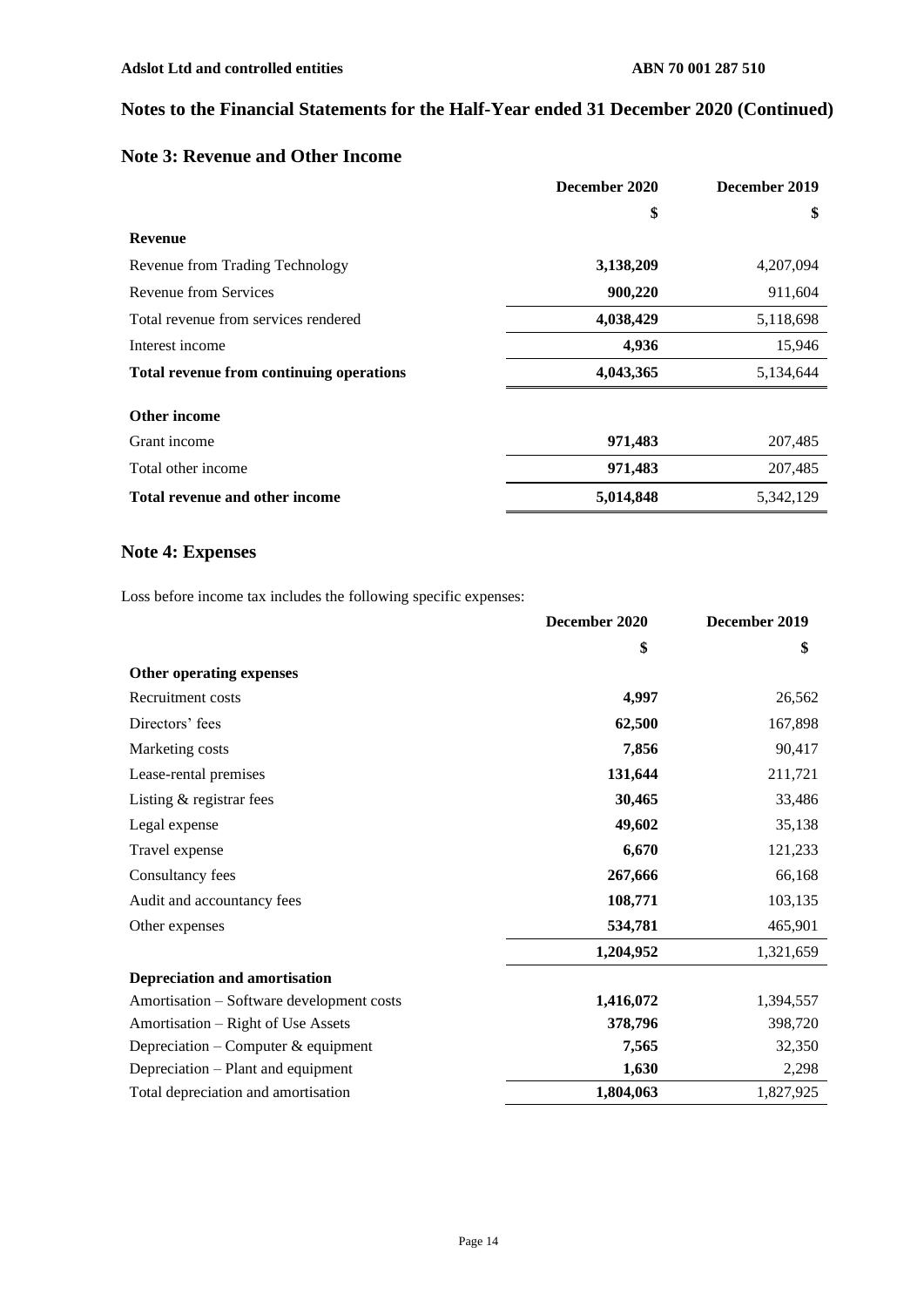#### **Note 4: Expenses (continued)**

|                                                                                     | December 2020 | December 2019 |
|-------------------------------------------------------------------------------------|---------------|---------------|
|                                                                                     | \$            | S             |
| <b>Employee related Expenses</b>                                                    |               |               |
| Employee benefits expense                                                           | 3,566,800     | 3,936,524     |
| Total capitalised development wages                                                 | 1,692,320     | 2,698,417     |
| Employee benefits included in Share based payment expense                           | 377,155       | 59,287        |
| Total employee benefits                                                             | 5,636,275     | 6,694,228     |
|                                                                                     |               |               |
| Capitalised development wages (net of related grants)                               | 1,376,059     | 1,918,563     |
| Capitalised development wages included in the R&D grant                             | 316,261       | 779,854       |
| Total development wages                                                             | 1,692,320     | 2,698,417     |
| Defined contribution superannuation expense included in<br>Employee benefit expense | 361,340       | 432,813       |
| Foreign currency (gain)/loss included in Other expenses                             | 252,403       | 8.801         |

## **Note 5: Trade & Other Receivables**

|                                                      | 31 December 2020<br>\$ | <b>30 June 2020</b><br>\$ |
|------------------------------------------------------|------------------------|---------------------------|
| Current:                                             |                        |                           |
| Trade debtors                                        | 3,464,095              | 2,639,552                 |
| Less: Allowance for impairment                       | (21,948)               | (19,085)                  |
| Trade debtors not impaired                           | 3,442,147              | 2,620,467                 |
| Research and Development grant receivable            | 3,894,205              | 3,416,119                 |
| Provision for R&D Claim for Financial Year 2015/2016 | (1,527,734)            | (1,527,734)               |
| Other receivables                                    | 150,307                | 313,859                   |
| Prepayments                                          | 129,898                | 209,723                   |
|                                                      | 6,088,823              | 5.032.434                 |

In December 2019 the Group was advised by Innovation & Science Australia that the FY16 R&D claim included ineligible activities and offset the disputed amount against the FY2019 R&D refund. The Group continues to appeal these findings and defend the legitimacy of its claim and has requested a review of the findings by the Administrative Appeals Tribunal (AAT).

During the financial year ended 30 June 2020 the Group made a one-off provision of \$1,527,734 for the part repayment of the disputed FY16 R&D claim. In the event the Group is successful in overturning the AusIndustry decision, this provision will be reversed.

The \$3.9 million R&D grant receivable includes \$1.5 million of the FY19 R&D receivable (offsetting the FY16 R&D provision), the \$1.7 million for the FY20 R&D grant receivable and \$0.6 million accrued year to date for FY21. The FY20 grant of \$1.7m was received in full on 4 February 2021.

#### **Fair value of receivables**

Fair value of receivables at period end is measured to be the same as receivables net of the allowance for impairment.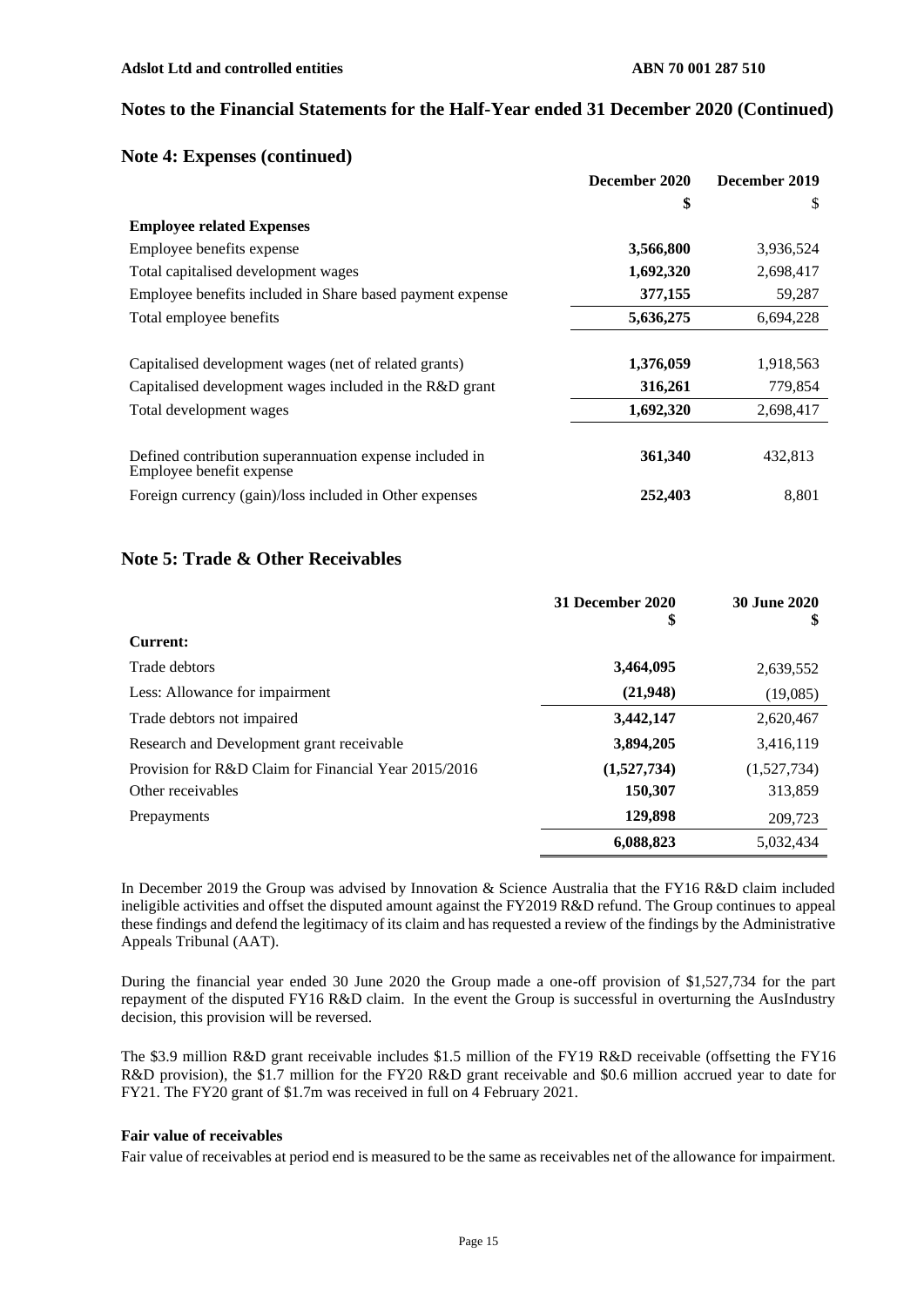# **Note 6: Intangible Assets**

#### **Period ended 31 December 2020**

|                                     | <b>Internally</b><br><b>Developed</b><br><b>Software</b><br>\$ | <b>Domain</b><br><b>Name</b><br>\$ | <b>Intellectual</b><br><b>Property</b><br>\$ | Goodwill  | <b>Total</b><br>\$ |
|-------------------------------------|----------------------------------------------------------------|------------------------------------|----------------------------------------------|-----------|--------------------|
| Opening net book amount             | 7,984,734                                                      | 38,267                             | ۰                                            | 5,161,939 | 13,184,940         |
| Acquisitions                        | 1,376,059                                                      | ٠                                  | ٠                                            | ٠         | 1,376,059          |
| Amortisation                        | (1,416,071)                                                    | ۰                                  | ٠                                            | ۰         | (1,416,071)        |
| Carrying amount at 31 December 2020 | 7,944,722                                                      | 38,267                             | ۰                                            | 5,161,939 | 13,144,928         |
| At 31 December 2020                 |                                                                |                                    |                                              |           |                    |

| Cost                                    | 19,889,123   | 38,267 | 29,045,251       | 15,161,939   | 64.134.580   |
|-----------------------------------------|--------------|--------|------------------|--------------|--------------|
| Accumulated amortisation and impairment | (11,944,401) |        | $-$ (29,045,251) | (10.000.000) | (50.989.652) |
| Carrying amount at 31 December 2020     | 7,944,722    | 38,267 | ۰                | 5.161.939    | 13,144,928   |

## **Period ended 30 June 2020**

|                                 | <b>Internally</b><br><b>Developed</b><br><b>Software</b><br>\$ | <b>Domain</b><br><b>Name</b> | <b>Intellectual</b><br><b>Property</b><br>\$ | Goodwill                 | <b>Total</b> |
|---------------------------------|----------------------------------------------------------------|------------------------------|----------------------------------------------|--------------------------|--------------|
| Opening net book amount         | 7,686,228                                                      | 38,267                       | -                                            | 15,161,939               | 22,886,434   |
| Acquisitions                    | 3,112,875                                                      |                              |                                              |                          | 3,112,875    |
| Amortisation                    | (2,814,369)                                                    | $\overline{\phantom{a}}$     |                                              | $\overline{\phantom{a}}$ | (2,814,369)  |
| Impairment                      | $\overline{\phantom{a}}$                                       | $\overline{\phantom{a}}$     | $\overline{\phantom{0}}$                     | (10,000,000)             | (10,000,000) |
| Carrying amount at 30 June 2020 | 7,984,734                                                      | 38,267                       | $\overline{\phantom{a}}$                     | 5,161,939                | 13,184,940   |
|                                 |                                                                |                              |                                              |                          |              |

#### **At 30 June 2020**

| Cost                                    | 18,513,064   | 38,267                   | 29.045.251   | 15.161.939   | 62,758,521   |
|-----------------------------------------|--------------|--------------------------|--------------|--------------|--------------|
| Accumulated amortisation and impairment | (10,528,330) | $\overline{\phantom{0}}$ | (29.045.251) | (10,000,000) | (49,573,581) |
| Carrying amount at 30 June 2020         | 7,984,734    | 38.267                   | $\sim$       | 5.161.939    | 13,184,940   |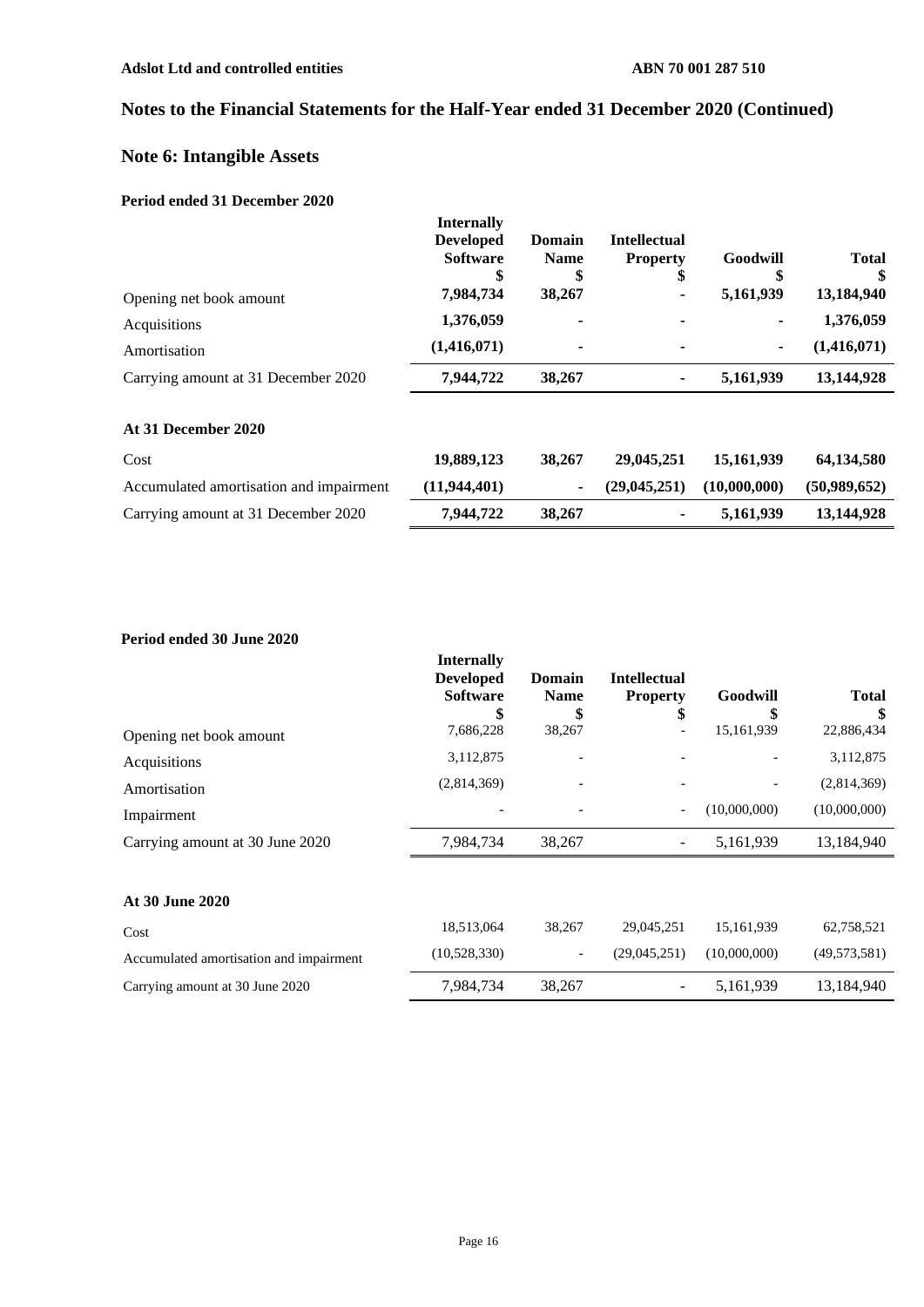## **Note 7: Property, Plant & Equipment**

#### **Period ended 31 December 2020**

|                                     | <b>Right of Use</b><br><b>Assets</b> | <b>Plant</b> and<br>Equipment | Computer<br>Equipment | <b>Total</b>  |
|-------------------------------------|--------------------------------------|-------------------------------|-----------------------|---------------|
|                                     | \$                                   | \$                            | \$                    | \$            |
| Carrying amount at 01 July 2020     | 1,817,027                            | 6,716                         | 21,993                | 1,845,736     |
| <b>Additions</b>                    | 1,766,422                            |                               | 1,726                 | 1,768,148     |
| Disposals/Write Offs                | (1,132,917)                          | (1, 845)                      | (76)                  | (1, 134, 838) |
| Depreciation/amortisation expense   | (378, 796)                           | (1,630)                       | (7,565)               | (387,991)     |
| Net foreign exchange differences    |                                      | (7)                           | (390)                 | (397)         |
| Carrying amount at 31 December 2020 | 2,071,736                            | 3,234                         | 15,688                | 2,090,658     |

## **Note 8: Other Liabilities**

|                                      | 31 December 2020 | 30 June 2020 |
|--------------------------------------|------------------|--------------|
|                                      | S                |              |
| <b>Current: Contract Liabilities</b> | 406,585          | 527,258      |
| Current: Short Term Loan             | 141,889          | 158,352      |
|                                      | 548,474          | 685.610      |

## **Note 9: Equity Securities Issued**

|                                                       | December 2020 | December 2019 |
|-------------------------------------------------------|---------------|---------------|
| <b>Issues of Ordinary Shares during the half-year</b> | \$            | \$            |
| New Ordinary Shares issued $-$ value \$               | 3,439,053     | 5,358,520     |
| Treasury Shares movement – value $\$                  |               |               |
| Total Ordinary Shares issued $-$ value \$             | 3,439,053     | 5,358,520     |
|                                                       |               |               |
| New Ordinary Shares issued – number                   | 126,689,656   | 226,000,000   |
| Treasury Shares movement – number                     |               |               |
| Ordinary Shares issued – number                       | 126,689,656   | 226,000,000   |

In December 2020 Adslot successfully completed a placement of new shares. The placement was conducted in two tranches. The first tranche comprising of 126,689,656 shares issued on 16 December 2020.

The second tranche comprising of 11,310,345 shares issued on 2 February 2021, following approval by shareholders at a general meeting.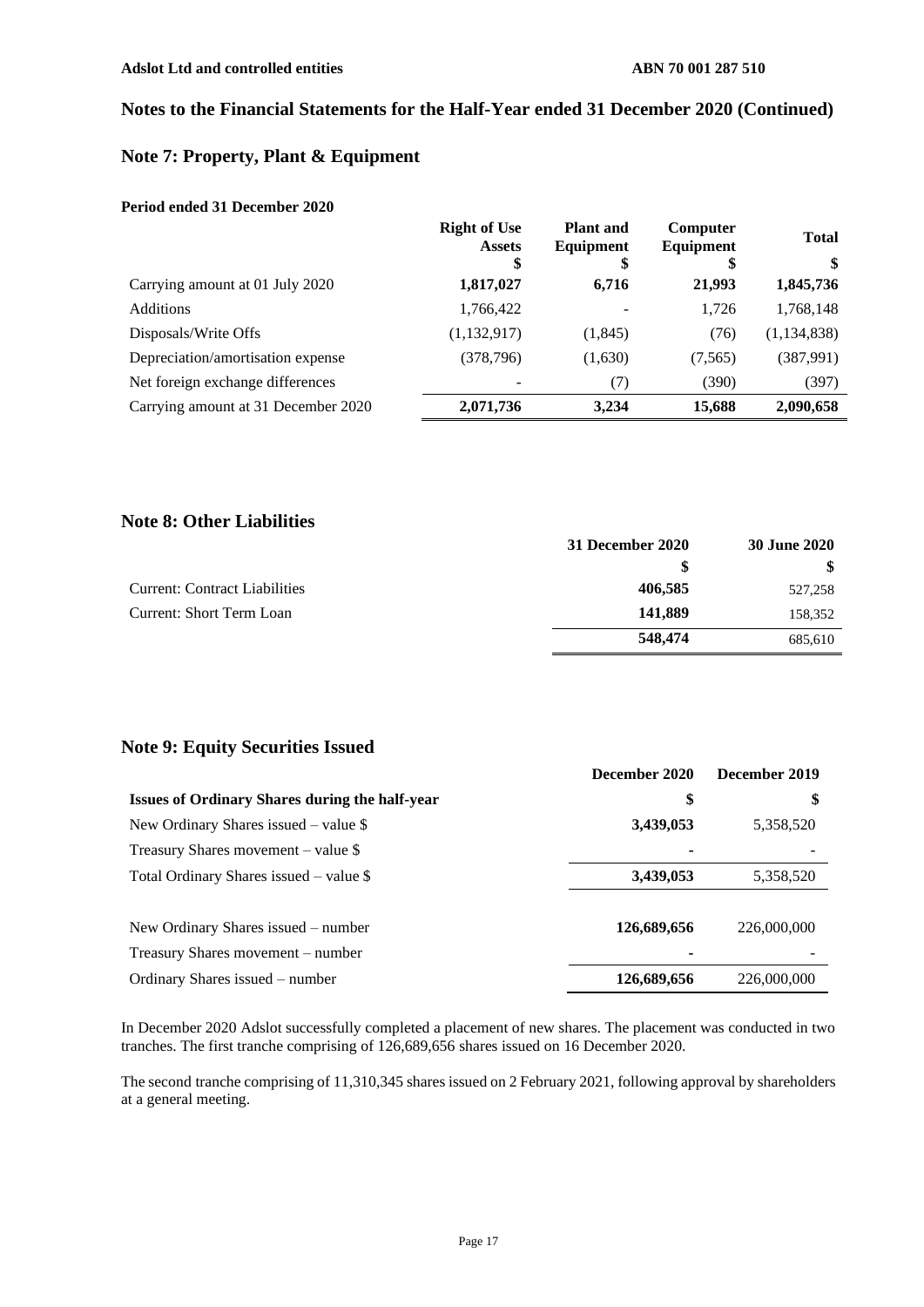## **Note 10: Contributed equity**

|                              | Dec 2020<br><b>Number</b> | <b>Jun 2020</b><br><b>Number</b> | <b>Dec 2020</b>         | <b>Jun 2020</b> |
|------------------------------|---------------------------|----------------------------------|-------------------------|-----------------|
| Ordinary Shares – Fully Paid | 1,970,565,650             | 1,843,875,994                    | 155,305,414 151,866,361 |                 |

Ordinary shares participate in dividends and the proceeds on winding up of the parent entity in proportion to the numbers of shares.

At the shareholders meeting each ordinary share is entitled to one vote when a poll is called, otherwise each shareholder has one vote on a show of hands.

#### **Movements in Paid-Up Capital**

| Date            | <b>Details</b>                             | Number of<br>shares | <b>Issue</b><br>Price - \$ | $Costs - $$ | Value- \$   |
|-----------------|--------------------------------------------|---------------------|----------------------------|-------------|-------------|
| $01-Jul-19$     | Balance (including Treasury shares)        | 1,588,006,269       |                            | (2,970,764) | 145,850,683 |
| $10$ -Dec-19    | <b>Share Placement</b>                     | 226,000,000         | 0.025                      | (347, 127)  | 5,302,873   |
| $29$ -Jan- $20$ | <b>Share Placement</b>                     | 30,000,000          | 0.025                      | (24, 728)   | 725,272     |
| $30$ -Jun-20    |                                            | 1,844,006,269       |                            | (3,342,619) | 151,878,828 |
|                 | Less: Treasury shares                      | (130,275)           |                            |             | (12, 467)   |
| $30 - Jun - 20$ | <b>Balance</b>                             | 1,843,875,994       |                            | (3,342,619) | 151,866,361 |
|                 |                                            |                     |                            |             |             |
| $01-Jul-20$     | <b>Balance (including Treasury shares)</b> | 1,844,006,269       |                            | (3,342,619) | 151,878,828 |
| $17 - Dec-20$   | <b>Share Placement</b>                     | 126,689,656         | 0.029                      | (234, 947)  | 3,439,053   |
| 31-Dec-20       |                                            | 1,970,695,925       |                            | (3,577,566) | 155,317,881 |
|                 | Less: Treasury shares                      | (130,275)           |                            |             | (12, 467)   |
| 31-Dec-20       | <b>Balance</b>                             | 1,970,565,650       |                            | (3,577,566) | 155,305,414 |

## **Note 11: Events subsequent to reporting date**

There have not been any events subsequent to the reporting date that have a significant impact on the financial statements or are expected to have a significant impact on future financial statements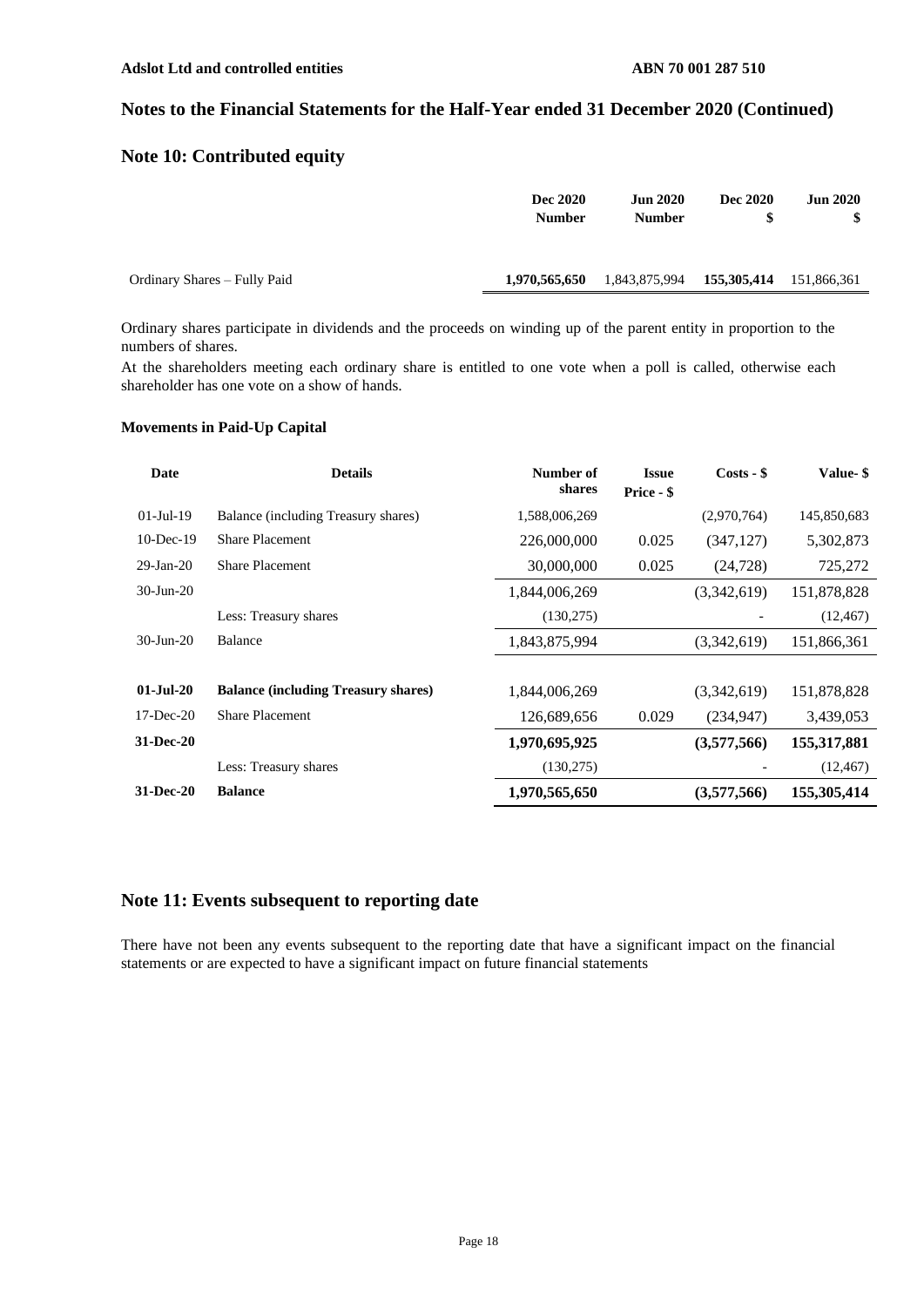## **Directors' Declaration**

In the Directors' opinion:

- (a) The financial statements and notes set out on pages 6 to 18 are in accordance with the *Corporations Act 2001*, including:
	- i) complying with Accounting Standards, AASB 134 interim financial reporting, the Corporations *Regulations 2001* and other mandatory professional reporting requirements; and
	- ii) giving a true and fair view of the Group's financial position as at 31 December 2020 and of its performance, as represented by the results of its operations, changes in equity and its cash flows, for the half-year ended on that date; and
- (b) there are reasonable grounds to believe that Adslot Ltd will be able to pay its debts as and when they become due and payable.

This declaration is made in accordance with a resolution of the Directors.

On behalf of the Directors.

**Andrew Barlow Chairman**

Melbourne 24 February 2021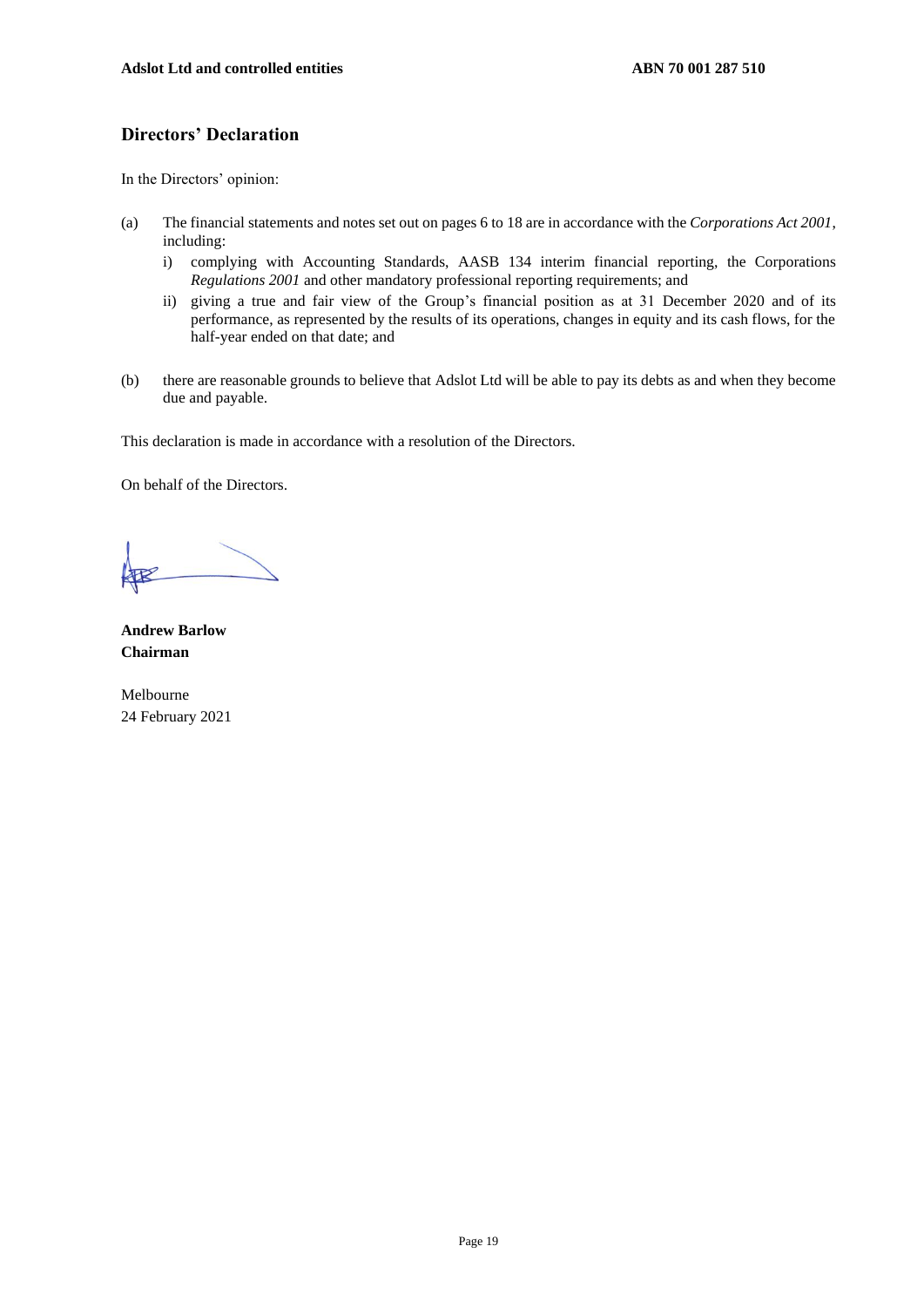

Collins Square, Tower 5 727 Collins Street Melbourne VIC 3008

Correspondence to: GPO Box 4736 Melbourne VIC 3001

**T** +61 3 8320 2222 **F** +61 3 8320 2200 **E** [info.vic@au.gt.com](mailto:info.vic@au.gt.com) **W** www.grantthornton.com.au

# **Auditor's Independence Declaration**

To the Directors of Adslot Limited

In accordance with the requirements of section 307C of the *Corporations Act 2001*, as lead auditor for the review of Adslot Limited for the year ended 31 December 2020, I declare that, to the best of my knowledge and belief, there have been:

- a no contraventions of the auditor independence requirements of the *Corporations Act 2001* in relation to the review; and
- b no contraventions of any applicable code of professional conduct in relation to the review.

Grant Thorston

Grant Thornton Audit Pty Ltd Chartered Accountants

elelligs

M J Climpson Partner – Audit & Assurance

Melbourne, 24 February 2021

Grant Thornton Audit Pty Ltd ACN 130 913 594 a subsidiary or related entity of Grant Thornton Australia Ltd ABN 41 127 556 389

'Grant Thornton' refers to the brand under which the Grant Thornton member firms provide assurance, tax and advisory services to their clients<br>and/or refers to one or more member firms, as the context requires. Grant Thorn Ltd (GTIL). GTIL and the member firms are not a worldwide partnership. GTIL and each member firm is a separate legal entity. Services are<br>delivered by the member firms. GTIL does not provide services to clients. GTIL and i another and are not liable for one another's acts or omissions. In the Australian context only, the use of the term 'Grant Thornton' may refer to Grant Thornton Australia Limited ABN 41 127 556 389 and its Australian subsidiaries and related entities. GTIL is not an Australian related entity to Grant Thornton Australia Limited.

**www.grantthornton.com.au**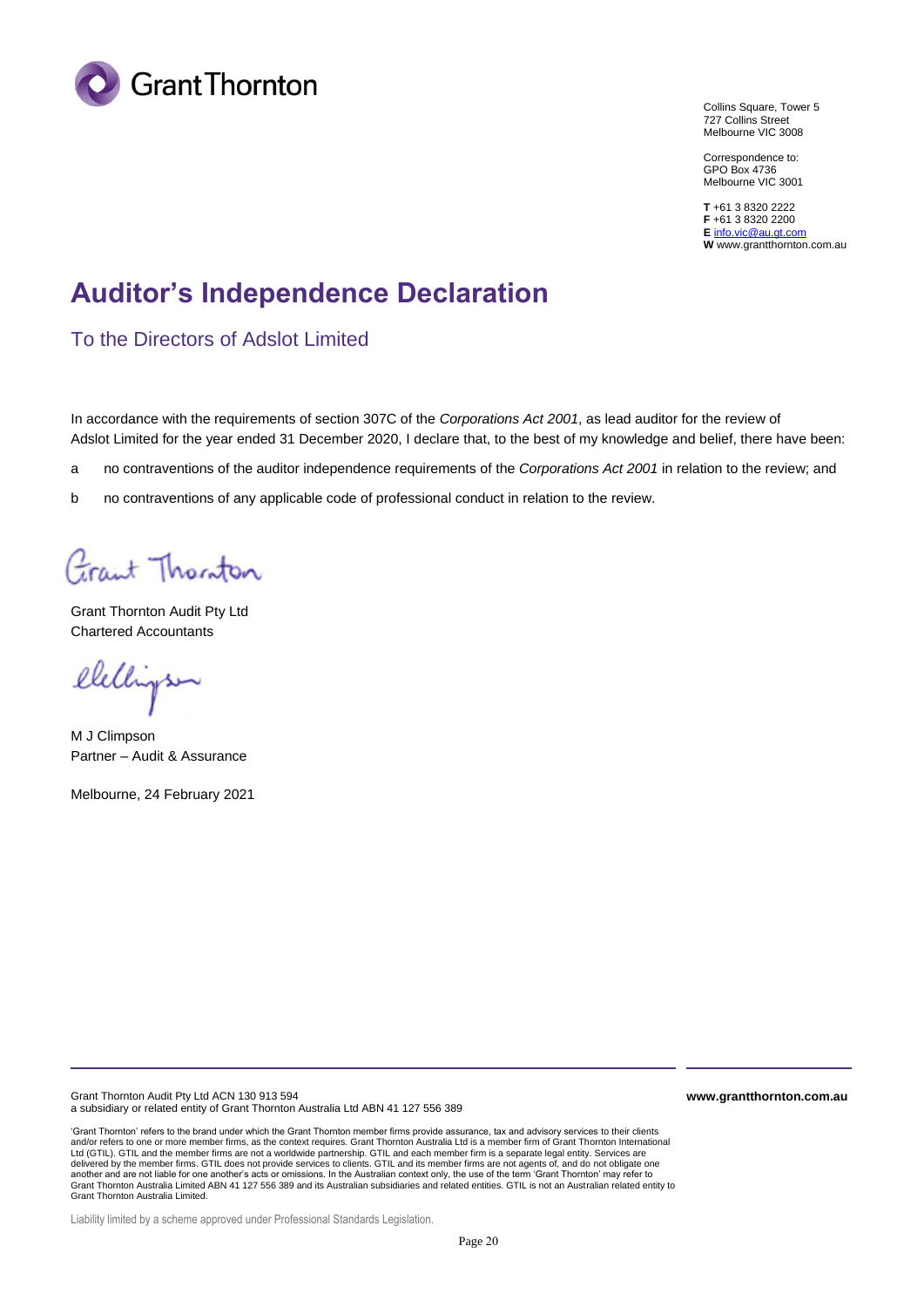

Collins Square, Tower 5 727 Collins Street Melbourne VIC 3008

Correspondence to: GPO Box 4736 Melbourne VIC 3001

**T** +61 3 8320 2222 **F** +61 3 8320 2200 **E** [info.vic@au.gt.com](mailto:info.vic@au.gt.com) **W** www.grantthornton.com.au

# **Independent Auditor's Report**

To the Members of Adslot Limited

#### **Report on the review of the half-year financial report**

#### **Conclusion**

We have reviewed the accompanying half-year financial report of Adslot Limited (the Company) and its subsidiaries (the Group), which comprises the consolidated condensed statement of financial position as at 31 December 2020, and the consolidated condensed statement of profit or loss and other comprehensive income, consolidated condensed statement of changes in equity and consolidated condensed statement of cash flows for the half year ended on that date, a description of accounting policies, other selected explanatory notes, and the directors' declaration.

Based on our review, which is not an audit, we have not become aware of any matter that makes us believe that the accompanying half-year financial report of Adslot Limited does not comply with the *Corporations Act 2001* including:

(a) giving a true and fair view of Adslot Limited's financial position as at 31 December 2020 and of its performance for the half-year ended on that date; and

(b) complying with Accounting Standard AASB 134 *Interim Financial Reporting* and the *Corporations Regulations 2001.*

#### **Basis for Conclusion**

We conducted our review in accordance with ASRE 2410 *Review of a Financial Report Performed by the Independent Auditor of the Entity*. Our responsibilities are further described in the Auditor's Responsibilities for the Review of the Financial Report section of our report. We are independent of the Company in accordance with the auditor independence requirements of the *Corporations Act 2001* and the ethical requirements of the Accounting Professional and Ethical Standards Board's APES 110 *Code of Ethics for Professional Accountants (including Independence Standards)* (the Code) that are relevant to our audit of the annual financial report in Australia. We have also fulfilled our other ethical responsibilities in accordance with the Code.

#### **Material uncertainty related to going concern**

We draw attention to Note 1(b) in the financial statements which indicates that a material uncertainty exists that may cast significant doubt on the Company's ability to continue as a going concern. Our opinion is not modified in respect of this matter.

Grant Thornton Audit Pty Ltd ACN 130 913 594 a subsidiary or related entity of Grant Thornton Australia Ltd ABN 41 127 556 389

'Grant Thornton' refers to the brand under which the Grant Thornton member firms provide assurance, tax and advisory services to their clients and/or refers to one or more member firms, as the context requires. Grant Thornton Australia Ltd is a member firm of Grant Thornton International Ltd (GTIL). GTIL and the member firms are not a worldwide partnership. GTIL and each member firm is a separate legal entity. Services are delivered by the member firms. GTIL does not provide services to clients. GTIL and its member firms are not agents of, and do not obligate one another and are not liable for one another's acts or omissions. In the Australian context only, the use of the term 'Grant Thornton' may refer to<br>Grant Thornton Australia Limited ABN 41 127 556 389 and its Australian subsi Grant Thornton Australia Limited.

**www.grantthornton.com.au**